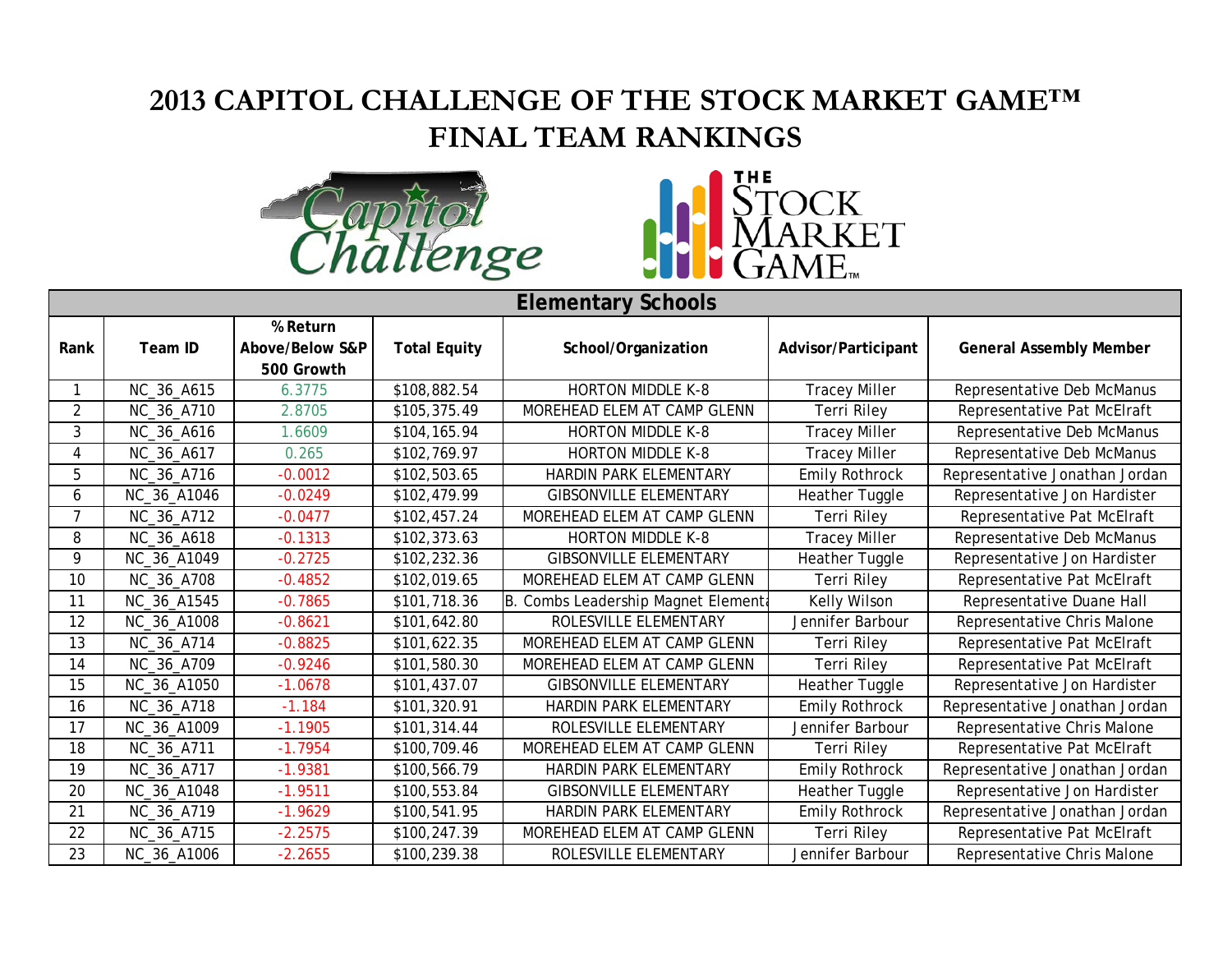|                      |             | % Return        |                     |                                |                       |                                 |  |  |
|----------------------|-------------|-----------------|---------------------|--------------------------------|-----------------------|---------------------------------|--|--|
| Rank                 | Team ID     | Above/Below S&P | <b>Total Equity</b> | School/Organization            | Advisor/Participant   | <b>General Assembly Member</b>  |  |  |
|                      |             | 500 Growth      |                     |                                |                       |                                 |  |  |
| 24                   | NC_36_A1004 | $-2.2725$       | \$100, 232.43       | ROLESVILLE ELEMENTARY          | Jennifer Barbour      | Representative Chris Malone     |  |  |
| 25                   | NC_36_ZZ416 | $-2.4722$       | \$100,032.71        | <b>BANKS ROAD ELEM</b>         | Jodie Candiloro       | Senator Chad Barefoot           |  |  |
| 26                   | NC_36_ZZ414 | $-2.4732$       | \$100,031.70        | <b>BANKS ROAD ELEM</b>         | Jodie Candiloro       | Senator Chad Barefoot           |  |  |
| 27                   | NC_36_ZZ415 | $-2.505$        | \$99,999.92         | <b>BANKS ROAD ELEM</b>         | Jodie Candiloro       | Senator Chad Barefoot           |  |  |
| 28                   | NC_36_ZZ417 | $-2.509$        | \$99,995.88         | <b>BANKS ROAD ELEM</b>         | Jodie Candiloro       | Senator Chad Barefoot           |  |  |
| 29                   | NC_36_A1051 | $-2.7963$       | \$99,708.62         | <b>GIBSONVILLE ELEMENTARY</b>  | Heather Tuggle        | Representative Jon Hardister    |  |  |
| 30                   | NC_36_A713  | $-3.2587$       | \$99,246.19         | MOREHEAD ELEM AT CAMP GLENN    | <b>Terri Riley</b>    | Representative Pat McElraft     |  |  |
| 31                   | NC_36_A1007 | $-3.4838$       | \$99,021.06         | ROLESVILLE ELEMENTARY          | Jennifer Barbour      | Representative Chris Malone     |  |  |
| 32                   | NC_36_A619  | $-4.6706$       | \$97,834.31         | <b>HORTON MIDDLE K-8</b>       | <b>Tracey Miller</b>  | Representative Deb McManus      |  |  |
| 33                   | NC_36_A1005 | $-4.7232$       | \$97,781.74         | ROLESVILLE ELEMENTARY          | Jennifer Barbour      | Representative Chris Malone     |  |  |
| 34                   | NC_36_A1003 | $-5.6744$       | \$96,830.52         | ROLESVILLE ELEMENTARY          | Jennifer Barbour      | Representative Chris Malone     |  |  |
| 35                   | NC_36_A720  | $-6.499$        | \$96,005.94         | HARDIN PARK ELEMENTARY         | <b>Emily Rothrock</b> | Representative Jonathan Jordan  |  |  |
| $\overline{36}$      | NC_36_A1047 | $-7.2831$       | \$95,221.84         | <b>GIBSONVILLE ELEMENTARY</b>  | Heather Tuggle        | Representative Jon Hardister    |  |  |
| $\overline{37}$      | NC_36_A1701 | $-8.4462$       | \$94,058.74         | <b>HORTON MIDDLE K-8</b>       | <b>Tracey Miller</b>  | Representative Deb McManus      |  |  |
| <b>Middle School</b> |             |                 |                     |                                |                       |                                 |  |  |
| 1                    | NC_36_A819  | 10.9933         | \$113,498.29        | <b>FIRST FLIGHT MIDDLE K-8</b> | Debbie Walker         | Representative Paul Tine        |  |  |
| $\overline{2}$       | NC_36_A1017 | 10.7            | \$113,204.95        | <b>BAILEY MIDDLE</b>           | Rick Wall             | Speaker Thom Tillis             |  |  |
| 3                    | NC_36_A1020 | 10.522          | \$113,026.95        | <b>BAILEY MIDDLE</b>           | <b>Rick Wall</b>      | <b>Speaker Thom Tillis</b>      |  |  |
| $\overline{4}$       | NC_36_A1014 | 10.4613         | \$112,966.29        | <b>BAILEY MIDDLE</b>           | <b>Rick Wall</b>      | Speaker Thom Tillis             |  |  |
| 5                    | NC_36_A745  | 9.5109          | \$112,015.90        | <b>CARVER MIDDLE</b>           | Sharon Stephens       | Representative Ken Goodman      |  |  |
| 6                    | NC_36_A885  | 6.1012          | \$108,606.15        | <b>CLAYTON MIDDLE</b>          | Michael Butler        | Representative Leo Daughtry     |  |  |
| $\overline{7}$       | NC_36_A942  | 5.9788          | \$108,483.79        | <b>GRAVELLY HILL MIDDLE</b>    | Joanna Jeffries       | Senator Eleanor Kinnaird        |  |  |
| 8                    | NC_36_A932  | 5.2664          | \$107,771.43        | <b>GRAVELLY HILL MIDDLE</b>    | Joanna Jeffries       | Senator Eleanor Kinnaird        |  |  |
| 9                    | NC_36_A1031 | 4.9139          | \$107,418.86        | <b>BAILEY MIDDLE</b>           | <b>Rick Wall</b>      | Speaker Thom Tillis             |  |  |
| 10                   | NC_36_A935  | 4.8904          | \$107,395.43        | <b>GRAVELLY HILL MIDDLE</b>    | Joanna Jeffries       | Senator Eleanor Kinnaird        |  |  |
| 11                   | NC_36_A944  | 4.5924          | \$107,097.39        | <b>GRAVELLY HILL MIDDLE</b>    | Joanna Jeffries       | Senator Eleanor Kinnaird        |  |  |
| 12                   | NC_36_A52   | 3.2149          | \$105,719.92        | BREWSTER MIDDLE SCHOOL         | Susan Cabeceiras      | Representative Phil Shepard     |  |  |
| 13                   | NC_36_A352  | 2.9215          | \$105,426.48        | <b>VALLEY SPRINGS MIDDLE</b>   | Nancy Herzog          | Senator Tom Apodaca             |  |  |
| 14                   | NC_36_A1096 | 2.88            | \$105,385.01        | SWANSBORO MIDDLE               | Michelle Flint        | Representative George Cleveland |  |  |
| 15                   | NC_36_A898  | 2.8454          | \$105,350.39        | <b>ROSMAN MIDDLE</b>           | <b>Tammy Hall</b>     | Representative Chris Whitmire   |  |  |
| 16                   | NC_36_A1012 | 2.6268          | \$105,131.83        | <b>BAILEY MIDDLE</b>           | <b>Rick Wall</b>      | Speaker Thom Tillis             |  |  |
| $\overline{17}$      | NC_36_A356  | 2.576           | \$105,081.03        | <b>VALLEY SPRINGS MIDDLE</b>   | Nancy Herzog          | Senator Tom Apodaca             |  |  |
| 18                   | NC_36_A938  | 2.5289          | \$105,033.88        | <b>GRAVELLY HILL MIDDLE</b>    | Joanna Jeffries       | Senator Eleanor Kinnaird        |  |  |
| 19                   | NC_36_A425  | 2.3507          | \$104,855.74        | <b>VALLEY SPRINGS MIDDLE</b>   | Nancy Herzog          | Senator Tom Apodaca             |  |  |
| 20                   | NC_36_A293  | 2.2224          | \$104,727.43        | <b>CANE CREEK MIDDLE</b>       | Linda lovacchini      | Representative Nathan Ramsey    |  |  |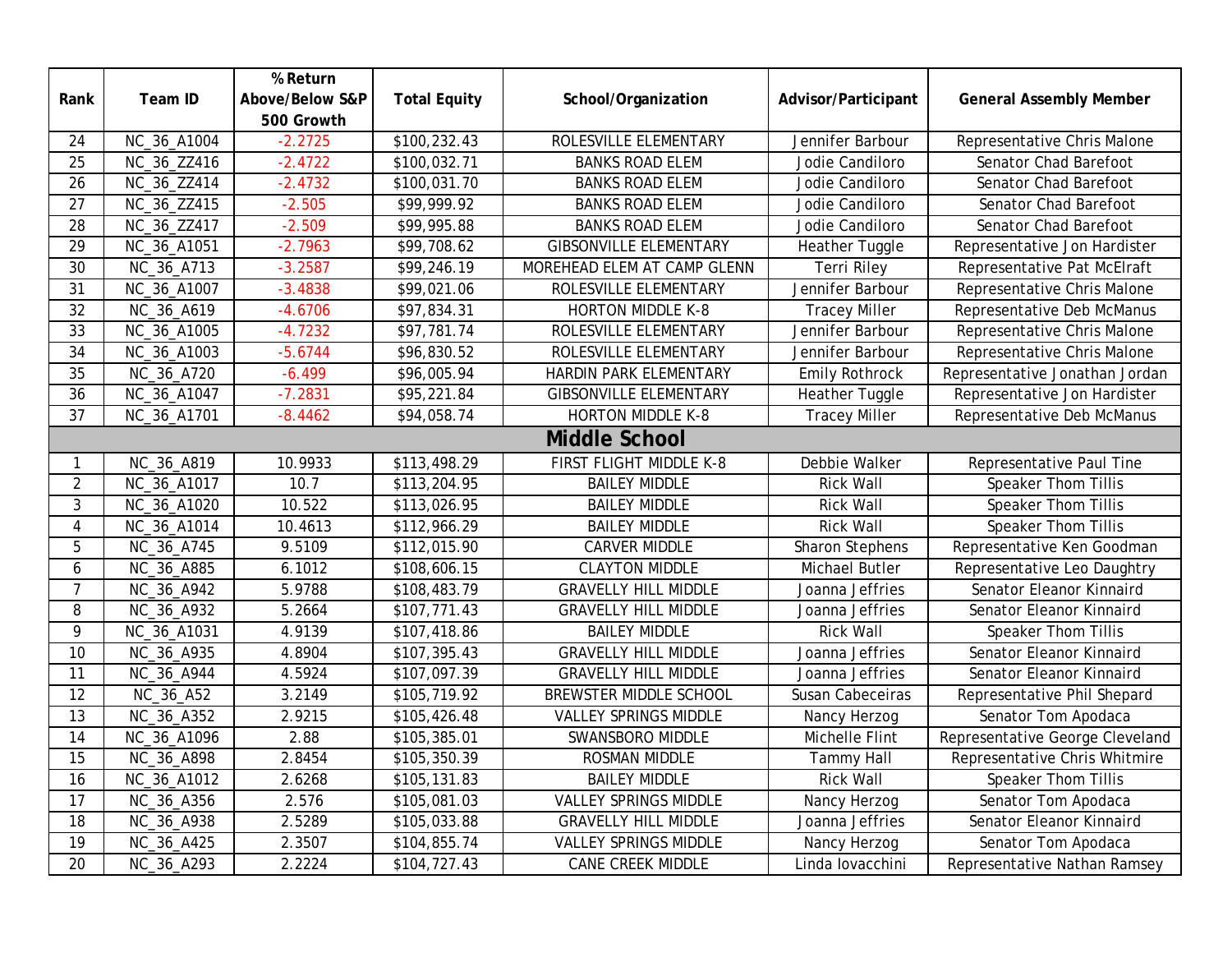|                 |               | % Return        |                     |                               |                      |                                |
|-----------------|---------------|-----------------|---------------------|-------------------------------|----------------------|--------------------------------|
| Rank            | Team ID       | Above/Below S&P | <b>Total Equity</b> | School/Organization           | Advisor/Participant  | <b>General Assembly Member</b> |
|                 |               | 500 Growth      |                     |                               |                      |                                |
| 21              | NC_36_A884    | 2.15            | \$104,654.96        | <b>CLAYTON MIDDLE</b>         | Michael Butler       | Representative Leo Daughtry    |
| $\overline{22}$ | NC_36_A358    | 2.082           | \$104,586.98        | <b>VALLEY SPRINGS MIDDLE</b>  | Nancy Herzog         | Senator Tom Apodaca            |
| 23              | NC_36_A649    | 1.8686          | \$104,373.57        | <b>HORTON MIDDLE K-8</b>      | <b>Tracey Miller</b> | Representative Deb McManus     |
| 24              | NC_36_A1297   | 1.8182          | \$104,323.15        | BREWSTER MIDDLE SCHOOL        | Susan Cabeceiras     | Representative Phil Shepard    |
| 25              | NC_36_A349    | 1.7268          | \$104,231.83        | <b>VALLEY SPRINGS MIDDLE</b>  | Nancy Herzog         | Senator Tom Apodaca            |
| 26              | NC_36_A1324   | 1.7014          | \$104,206.44        | C AND L MCDOUGLE MID          | John Cowan           | Representative Verla Insko     |
| 27              | NC_36_A929    | 1.6384          | \$104,143.37        | <b>GRAVELLY HILL MIDDLE</b>   | Joanna Jeffries      | Senator Eleanor Kinnaird       |
| 28              | NC_36_A1289   | 1.5559          | \$104,060.91        | BREWSTER MIDDLE SCHOOL        | Susan Cabeceira      | Representative Phil Shepard    |
| 29              | NC_36_ZZ145   | 1.5522          | \$104,057.16        | THE MOUNTAIN COMMUNITY SCH    | Jennifer Hardin      | Representative Chuck McGrady   |
| 30              | NC_36_ZZ131   | 1.4648          | \$103,969.82        | <b>AYDEN MIDDLE</b>           | Patricia Sullivan    | Representative Susan Martin    |
| 31              | NC_36_MRSMITH | 2.3332          | \$103,967.20        | MILLS PARK MIDDLE SCHOOL      | Robert Smith         |                                |
| 32              | NC_36_A936    | 1.2576          | \$103,762.63        | <b>GRAVELLY HILL MIDDLE</b>   | Joanna Jeffries      | Senator Eleanor Kinnaird       |
| 33              | NC_36_A886    | 1.2413          | \$103,746.26        | <b>CLAYTON MIDDLE</b>         | Michael Butler       | Representative Leo Daughtry    |
| $\overline{34}$ | NC_36_A821    | 1.2199          | \$103,724.91        | FIRST FLIGHT MIDDLE K-8       | Debbie Walker        | Representative Paul Tine       |
| $\overline{35}$ | NC_36_ZZ132   | 1.0944          | \$103,599.42        | <b>AYDEN MIDDLE</b>           | Patricia Sullivan    | Representative Susan Martin    |
| 36              | NC_36_A625    | 1.091           | \$103,596.03        | <b>HORTON MIDDLE K-8</b>      | <b>Tracey Miller</b> | Representative Deb McManus     |
| $\overline{37}$ | NC_36_A426    | 1.0617          | \$103,566.66        | <b>VALLEY SPRINGS MIDDLE</b>  | Nancy Herzog         | Senator Tom Apodaca            |
| 38              | NC_36_ZZ130   | 0.8869          | \$103,391.94        | <b>AYDEN MIDDLE</b>           | Patricia Sullivan    | Representative Susan Martin    |
| 39              | NC_36_A638    | 0.753           | \$103,258.04        | <b>HORTON MIDDLE K-8</b>      | <b>Tracey Miller</b> | Representative Deb McManus     |
| 40              | NC_36_A276    | 0.6498          | \$103,154.81        | <b>CANE CREEK MIDDLE</b>      | Linda lovacchini     | Representative Nathan Ramsey   |
| 41              | NC_36_A1023   | 0.596           | \$103,101.02        | <b>BAILEY MIDDLE</b>          | <b>Rick Wall</b>     | Speaker Thom Tillis            |
| 42              | NC_36_A294    | 0.5426          | \$103,047.59        | <b>CANE CREEK MIDDLE</b>      | Linda lovacchini     | Representative Nathan Ramsey   |
| 43              | NC_36_A1534   | 0.5224          | \$103,027.40        | STONEWALL JACKSON SCHOOL      | Elliott Willingham   | Representative Larry Pittman   |
| 44              | NC_36_A888    | 0.4366          | \$102,941.59        | <b>CLAYTON MIDDLE</b>         | Michael Butler       | Representative Leo Daughtry    |
| 45              | NC_36_A1293   | 0.3297          | \$102,834.74        | BREWSTER MIDDLE SCHOOL        | Susan Cabeceiras     | Representative Phil Shepard    |
| 46              | NC_36_ZZ140   | 0.2677          | \$102,772.72        | THE MOUNTAIN COMMUNITY SCH    | Jennifer Hardin      | Representative Chuck McGrady   |
| 47              | NC_36_A906    | 0.2463          | \$102,751.25        | <b>ROSMAN MIDDLE</b>          | <b>Tammy Hall</b>    | Representative Chris Whitmire  |
| 48              | NC_36_A648    | 0.2381          | \$102,743.05        | <b>HORTON MIDDLE K-8</b>      | <b>Tracey Miller</b> | Representative Deb McManus     |
| 49              | NC_36_A348    | 0.2147          | \$102,719.69        | <b>VALLEY SPRINGS MIDDLE</b>  | Nancy Herzog         | Senator Tom Apodaca            |
| 50              | NC_36_A641    | 0.1903          | \$102,695.31        | <b>HORTON MIDDLE K-8</b>      | <b>Tracey Miller</b> | Representative Deb McManus     |
| 51              | NC_36_A1299   | 0.1261          | \$102,631.09        | <b>BREWSTER MIDDLE SCHOOL</b> | Susan Cabeceiras     | Representative Phil Shepard    |
| 52              | NC_36_A1032   | 0.0253          | \$102,530.29        | <b>BAILEY MIDDLE</b>          | <b>Rick Wall</b>     | Speaker Thom Tillis            |
| 53              | NC_36_A1377   | $-0.0064$       | \$102,498.53        | TABLE ROCK MIDDLE SCHOOL      | Cindi Bradshaw       | Representative Hugh Blackwell  |
| 54              | NC_36_A632    | $-0.0622$       | \$102,442.71        | <b>HORTON MIDDLE K-8</b>      | <b>Tracey Miller</b> | Representative Deb McManus     |
| 55              | NC_36_A1105   | $-0.0781$       | \$102,426.81        | MILLS PARK MIDDLE             | Sharon Smith         | Representative Tom Murry       |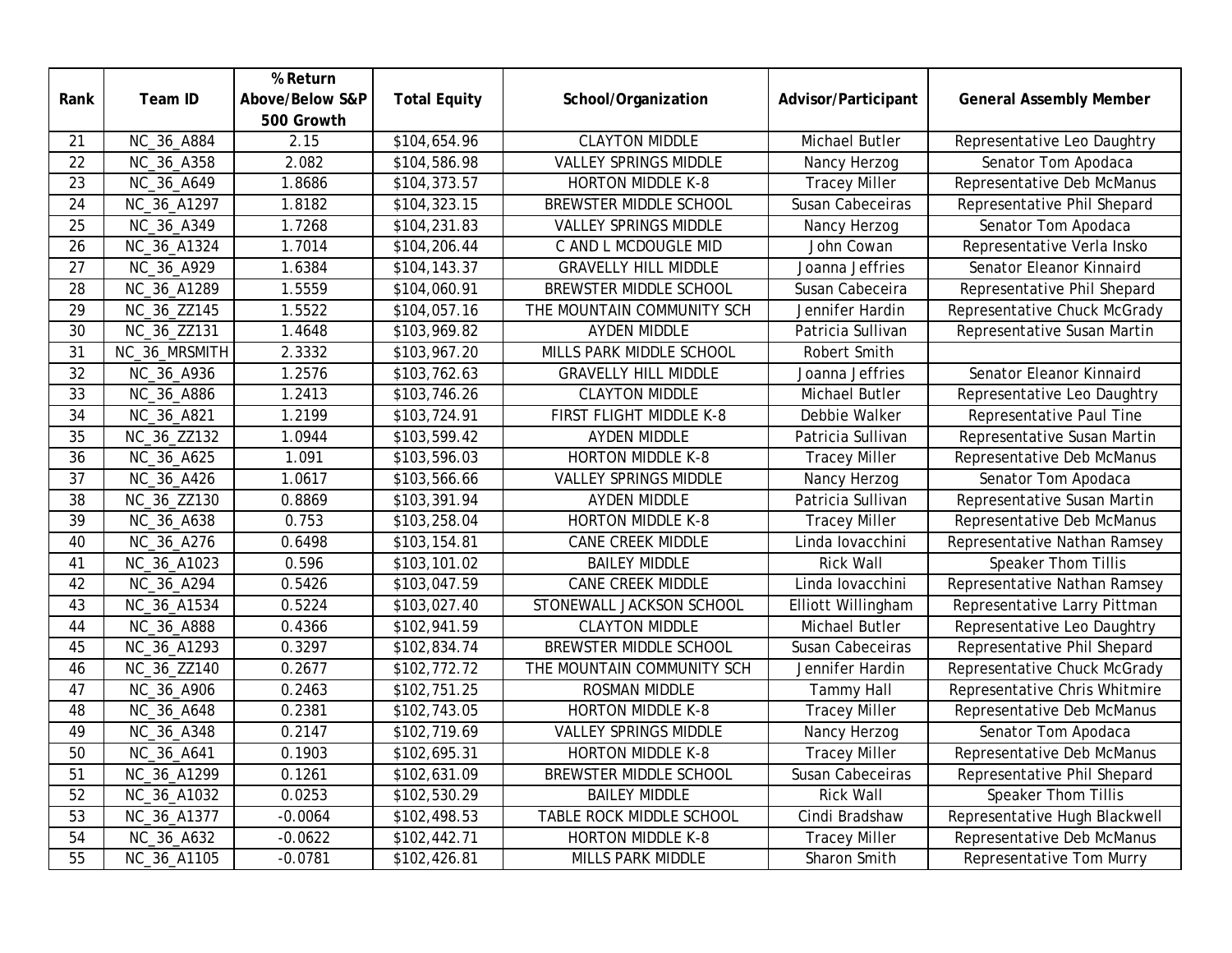|                 |             | % Return        |                     |                                   |                      |                                 |
|-----------------|-------------|-----------------|---------------------|-----------------------------------|----------------------|---------------------------------|
| Rank            | Team ID     | Above/Below S&P | <b>Total Equity</b> | School/Organization               | Advisor/Participant  | <b>General Assembly Member</b>  |
|                 |             | 500 Growth      |                     |                                   |                      |                                 |
| 56              | NC_36_A905  | $-0.1219$       | \$102,382.99        | <b>ROSMAN MIDDLE</b>              | <b>Tammy Hall</b>    | Representative Chris Whitmire   |
| 57              | NC_36_A653  | $-0.1346$       | \$102,370.26        | <b>HORTON MIDDLE K-8</b>          | <b>Tracey Miller</b> | Representative Deb McManus      |
| 58              | NC_36_A1533 | $-0.1431$       | \$102,361.80        | STONEWALL JACKSON SCHOOL          | Elliott Willingham   | Representative Larry Pittman    |
| 59              | NC_36_A1298 | $-0.2295$       | \$102,275.36        | BREWSTER MIDDLE SCHOOL            | Susan Cabeceiras     | Representative Phil Shepard     |
| 60              | NC_36_A1024 | $-0.2452$       | \$102,259.68        | <b>BAILEY MIDDLE</b>              | <b>Rick Wall</b>     | Speaker Thom Tillis             |
| 61              | NC_36_A895  | $-0.254$        | \$102,250.89        | <b>ROSMAN MIDDLE</b>              | <b>Tammy Hall</b>    | Representative Chris Whitmire   |
| 62              | NC_36_A646  | $-0.3157$       | \$102,189.15        | HORTON MIDDLE K-8                 | <b>Tracey Miller</b> | Representative Deb McManus      |
| 63              | NC_36_A900  | $-0.3465$       | \$102,158.43        | ROSMAN MIDDLE                     | <b>Tammy Hall</b>    | Representative Chris Whitmire   |
| 64              | NC_36_ZZ139 | $-0.3611$       | \$102,143.78        | THE MOUNTAIN COMMUNITY SCH        | Jennifer Hardin      | Representative Chuck McGrady    |
| 65              | NC_36_A631  | $-0.4081$       | \$102,096.75        | <b>HORTON MIDDLE K-8</b>          | <b>Tracey Miller</b> | Representative Deb McManus      |
| 66              | NC_36_A307  | $-0.4632$       | \$102,041.74        | BREVARD MIDDLE                    | Yvonne Barnwell      | Representative Chris Whitmire   |
| 67              | NC_36_A909  | $-0.4691$       | \$102,035.78        | <b>ROSMAN MIDDLE</b>              | <b>Tammy Hall</b>    | Representative Chris Whitmire   |
| 68              | NC_36_A875  | $-0.4942$       | \$102,010.67        | FIRST FLIGHT MIDDLE               | Amy Redford          | Senator Bill Cook               |
| 69              | NC_36_A908  | $-0.5562$       | \$101,948.66        | ROSMAN MIDDLE                     | <b>Tammy Hall</b>    | Representative Chris Whitmire   |
| 70              | NC_36_A880  | $-0.6238$       | \$101,881.09        | <b>CLAYTON MIDDLE</b>             | Michael Butler       | Representative Leo Daughtry     |
| 71              | NC_36_A1114 | $-0.6262$       | \$101,878.66        | SWANSBORO MIDDLE                  | Michelle Flint       | Representative George Cleveland |
| 72              | NC_36_ZZ557 | $-0.6683$       | \$101,836.55        | MARIE G DAVIS MILITARY AND GLOBAL | Rosalind Jackson     | Representative Becky Carney     |
| 73              | NC_36_A289  | $-0.6789$       | \$101,825.96        | <b>CANE CREEK MIDDLE</b>          | Linda lovacchini     | Representative Nathan Ramsey    |
| 74              | NC_36_A807  | $-0.6865$       | \$101,818.38        | FIRST FLIGHT MIDDLE K-8           | Debbie Walker        | Representative Paul Tine        |
| $\overline{75}$ | NC_36_A813  | $-0.7416$       | \$101,763.31        | FIRST FLIGHT MIDDLE K-8           | Debbie Walker        | Representative Paul Tine        |
| 76              | NC_36_A881  | $-0.7921$       | \$101,712.77        | <b>CLAYTON MIDDLE</b>             | Michael Butler       | Representative Leo Daughtry     |
| 77              | NC_36_A283  | $-0.8441$       | \$101,660.79        | <b>CANE CREEK MIDDLE</b>          | Linda lovacchini     | Representative Nathan Ramsey    |
| 78              | NC_36_A829  | $-0.8513$       | \$101,653.64        | <b>BROAD CREEK MIDDLE</b>         | Celeste Young        | Senator Norman Sanderson        |
| 79              | NC_36_A933  | $-0.8538$       | \$101,651.12        | <b>GRAVELLY HILL MIDDLE</b>       | Joanna Jeffries      | Senator Eleanor Kinnaird        |
| 80              | NC_36_A804  | $-0.878$        | \$101,626.87        | FIRST FLIGHT MIDDLE K-8           | Debbie Walker        | Representative Paul Tine        |
| 81              | NC_36_ZZ134 | $-0.933$        | \$101,571.94        | <b>AYDEN MIDDLE</b>               | Patricia Sullivan    | Representative Susan Martin     |
| 82              | NC_36_A639  | $-0.946$        | \$101,558.85        | <b>HORTON MIDDLE K-8</b>          | <b>Tracey Miller</b> | Representative Deb McManus      |
| 83              | NC_36_A643  | $-0.9637$       | \$101,541.16        | <b>HORTON MIDDLE K-8</b>          | <b>Tracey Miller</b> | Representative Deb McManus      |
| 84              | NC_36_A267  | $-0.969$        | \$101,535.91        | <b>CANE CREEK MIDDLE</b>          | Linda lovacchini     | Representative Nathan Ramsey    |
| 85              | NC_36_A1120 | $-0.9866$       | \$101,518.34        | SWANSBORO MIDDLE                  | Michelle Flint       | Representative George Cleveland |
| 86              | NC_36_A652  | $-1.001$        | \$101,503.92        | <b>HORTON MIDDLE K-8</b>          | <b>Tracey Miller</b> | Representative Deb McManus      |
| 87              | NC_36_A812  | $-1.0591$       | \$101,445.80        | FIRST FLIGHT MIDDLE K-8           | Debbie Walker        | Representative Paul Tine        |
| 88              | NC_36_A1296 | $-1.0633$       | \$101,441.64        | BREWSTER MIDDLE SCHOOL            | Susan Cabeceiras     | Representative Phil Shepard     |
| 89              | NC_36_A1378 | $-1.0891$       | \$101,415.77        | TABLE ROCK MIDDLE SCHOOL          | Cindi Bradshaw       | Representative Hugh Blackwell   |
| 90              | NC_36_A943  | $-1.1003$       | \$101,404.58        | <b>GRAVELLY HILL MIDDLE</b>       | Joanna Jeffries      | Senator Eleanor Kinnaird        |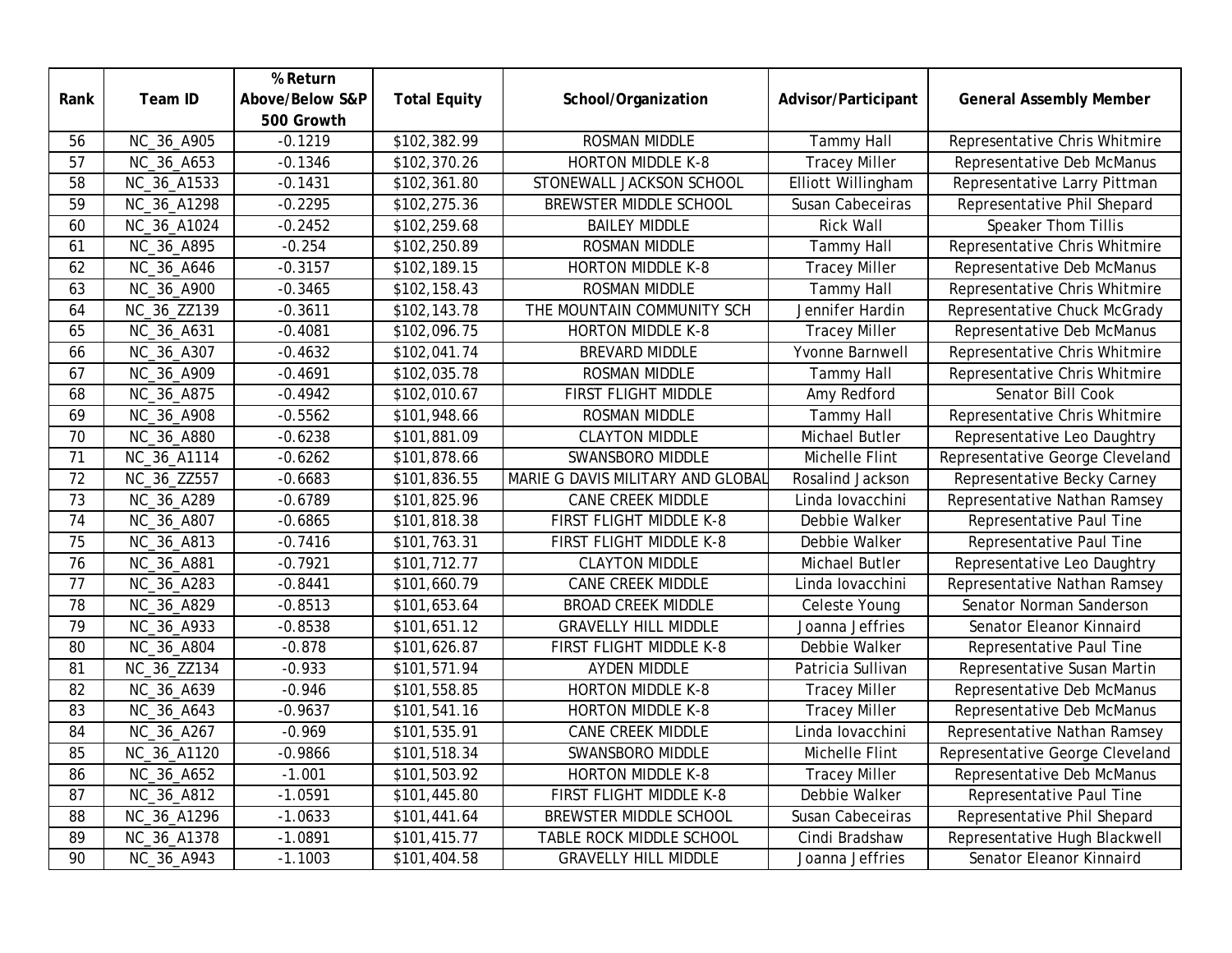|      |             | % Return        |                     |                                   |                      |                                |
|------|-------------|-----------------|---------------------|-----------------------------------|----------------------|--------------------------------|
| Rank | Team ID     | Above/Below S&P | <b>Total Equity</b> | School/Organization               | Advisor/Participant  | <b>General Assembly Member</b> |
|      |             | 500 Growth      |                     |                                   |                      |                                |
| 91   | NC_36_A284  | $-1.13$         | \$101,374.94        | <b>CANE CREEK MIDDLE</b>          | Linda lovacchini     | Representative Nathan Ramsey   |
| 92   | NC_36_A142  | $-1.1505$       | \$101,354.36        | G.R. EDWARDS MIDDLE SCHOOL        | Mary Glenn           | Senator Angela Bryant          |
| 93   | NC_36_A357  | $-1.1571$       | \$101,347.80        | <b>VALLEY SPRINGS MIDDLE</b>      | Nancy Herzog         | Senator Tom Apodaca            |
| 94   | NC_36_A295  | $-1.1579$       | \$101,347.03        | <b>CANE CREEK MIDDLE</b>          | Linda lovacchini     | Representative Nathan Ramsey   |
| 95   | NC_36_A132  | $-1.1716$       | \$101,333.30        | G.R. EDWARDS MIDDLE SCHOOL        | Mary Glenn           | Senator Angela Bryant          |
| 96   | NC_36_A217  | $-1.1871$       | \$101,317.80        | LEESVILLE ROAD MIDDLE             | Linda Graybeal       | Representative Neal Hunt       |
| 97   | NC_36_A834  | $-1.2585$       | \$101,246.44        | <b>BROAD CREEK MIDDLE</b>         | Celeste Young        | Senator Norman Sanderson       |
| 98   | NC_36_A624  | $-1.2771$       | \$101,227.83        | <b>HORTON MIDDLE K-8</b>          | <b>Tracey Miller</b> | Representative Deb McManus     |
| 99   | NC_36_ZZ136 | $-1.2992$       | \$101,205.72        | THE MOUNTAIN COMMUNITY SCH        | Jennifer Hardin      | Representative Chuck McGrady   |
| 100  | NC_36_A292  | $-1.3139$       | \$101,190.97        | CANE CREEK MIDDLE                 | Linda lovacchini     | Representative Nathan Ramsey   |
| 101  | NC_36_A903  | $-1.3262$       | \$101,178.66        | ROSMAN MIDDLE                     | <b>Tammy Hall</b>    | Representative Chris Whitmire  |
| 102  | NC_36_A934  | $-1.3348$       | \$101,170.07        | <b>GRAVELLY HILL MIDDLE</b>       | Joanna Jeffries      | Senator Eleanor Kinnaird       |
| 103  | NC_36_A282  | $-1.3811$       | \$101,123.78        | CANE CREEK MIDDLE                 | Linda lovacchini     | Representative Nathan Ramsey   |
| 104  | NC_36_A1117 | $-1.392$        | \$101,112.86        | SWANSBORO MIDDLE                  | Michelle Flint       | Representative Nathan Ramsey   |
| 105  | NC_36_A1656 | $-1.4153$       | \$101,089.56        | MARIE G DAVIS MILITARY AND GLOBAL | Rosalind Jackson     | Representative Becky Carney    |
| 106  | NC_36_ZZ7   | $-1.4155$       | \$101,089.43        | <b>CLAYTON MIDDLE</b>             | <b>Kevin Phipps</b>  | Senator Buck Newton            |
| 107  | NC_36_ZZ148 | $-1.4183$       | \$101,086.55        | THE MOUNTAIN COMMUNITY SCH        | Jennifer Hardin      | Representative Chuck McGrady   |
| 108  | NC_36_A1789 | 0.8817          | \$101,075.05        | MILLS PARK MIDDLE                 | Sharon Smith         | Representative Tom Murry       |
| 109  | NC_36_A635  | $-1.4309$       | \$101,073.96        | <b>HORTON MIDDLE K-8</b>          | <b>Tracey Miller</b> | Representative Deb McManus     |
| 110  | NC_36_A350  | $-1.4393$       | \$101,065.59        | <b>VALLEY SPRINGS MIDDLE</b>      | Nancy Herzog         | Senator Tom Apodaca            |
| 111  | NC_36_A145  | $-1.4766$       | \$101,028.26        | G.R. EDWARDS MIDDLE SCHOOL        | Mary Glenn           | Senator Angela Bryant          |
| 112  | NC_36_A907  | $-1.4939$       | \$101,010.97        | ROSMAN MIDDLE                     | <b>Tammy Hall</b>    | Representative Chris Whitmire  |
| 113  | NC_36_A817  | $-1.4957$       | \$101,009.21        | FIRST FLIGHT MIDDLE K-8           | Debbie Walker        | Representative Paul Tine       |
| 114  | NC_36_A1654 | $-1.5018$       | \$101,003.08        | MARIE G DAVIS MILITARY AND GLOBAL | Rosalind Jackson     | Representative Becky Carney    |
| 115  | NC_36_A346  | $-1.5247$       | \$100,980.22        | FERNDALE MIDDLE                   | Krista Hannah        | Representative John Faircloth  |
| 116  | NC_36_A1326 | $-1.5431$       | \$100,961.76        | C AND L MCDOUGLE MID              | John Cowan           | Representative Verla Insko     |
| 117  | NC_36_A629  | $-1.5666$       | \$100,938.32        | <b>HORTON MIDDLE K-8</b>          | <b>Tracey Miller</b> | Representative Deb McManus     |
| 118  | NC_36_A274  | $-1.5827$       | \$100,922.23        | CANE CREEK MIDDLE                 | Linda lovacchini     | Representative Nathan Ramsey   |
| 119  | NC_36_A941  | $-1.5845$       | \$100,920.40        | <b>GRAVELLY HILL MIDDLE</b>       | Joanna Jeffries      | Senator Eleanor Kinnaird       |
| 120  | NC_36_A830  | $-1.5852$       | \$100,919.68        | <b>BROAD CREEK MIDDLE</b>         | Celeste Young        | Senator Norman Sanderson       |
| 121  | NC_36_A633  | $-1.6096$       | \$100,895.25        | HORTON MIDDLE K-8                 | <b>Tracey Miller</b> | Representative Deb McManus     |
| 122  | NC_36_A946  | $-1.6168$       | \$100,888.10        | <b>GRAVELLY HILL MIDDLE</b>       | Joanna Jeffries      | Senator Eleanor Kinnaird       |
| 123  | NC_36_A1029 | $-1.6255$       | \$100,879.41        | <b>BAILEY MIDDLE</b>              | <b>Rick Wall</b>     | Speaker Thom Tillis            |
| 124  | NC_36_A278  | $-1.6302$       | \$100,874.71        | <b>CANE CREEK MIDDLE</b>          | Linda lovacchini     | Representative Nathan Ramsey   |
| 125  | NC_36_A901  | $-1.6614$       | \$100,843.45        | ROSMAN MIDDLE                     | <b>Tammy Hall</b>    | Representative Chris Whitmire  |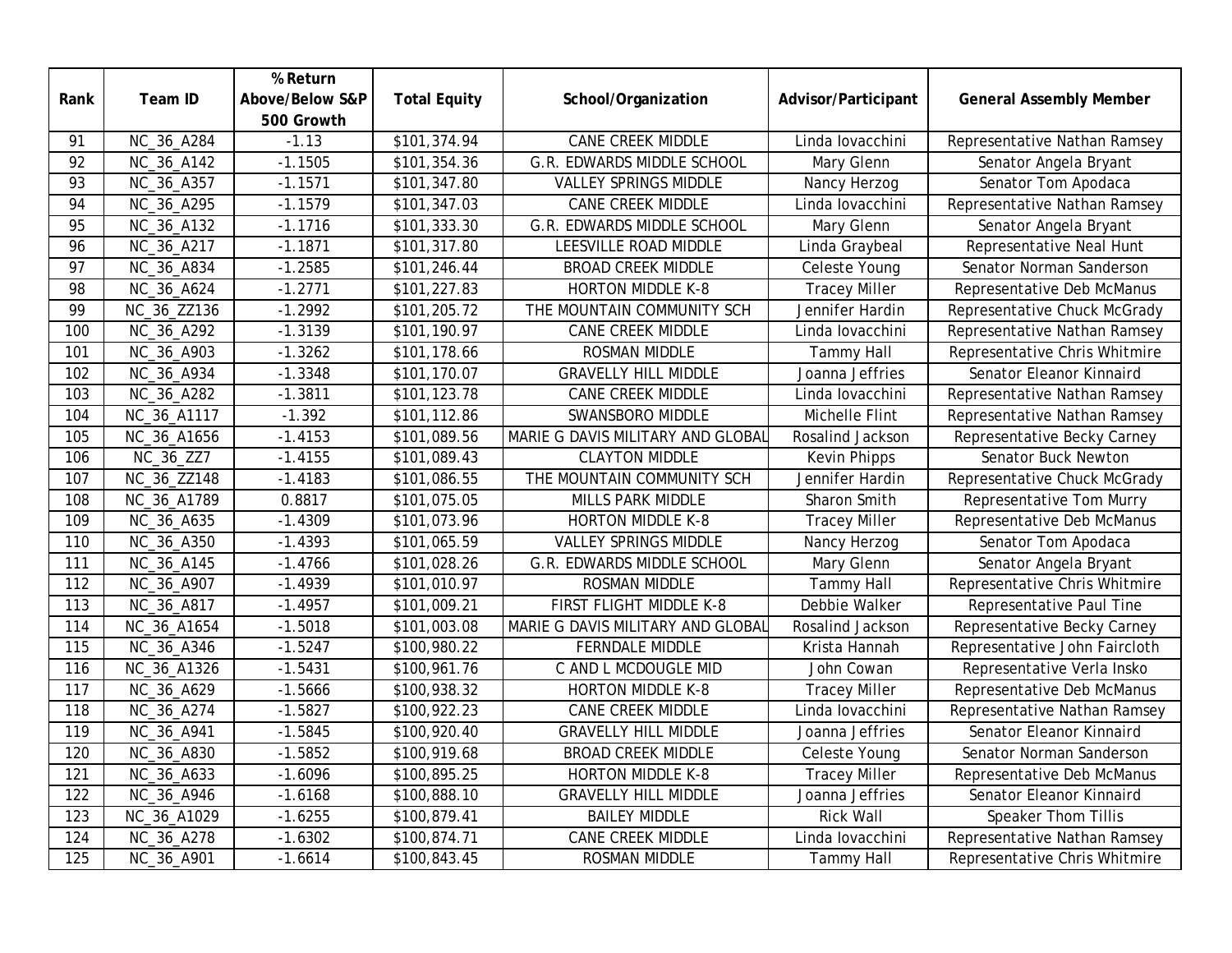|      |             | % Return        |                          |                                   |                        |                                 |
|------|-------------|-----------------|--------------------------|-----------------------------------|------------------------|---------------------------------|
| Rank | Team ID     | Above/Below S&P | <b>Total Equity</b>      | School/Organization               | Advisor/Participant    | <b>General Assembly Member</b>  |
|      |             | 500 Growth      |                          |                                   |                        |                                 |
| 126  | NC_36_A831  | $-1.6647$       | \$100,840.23             | <b>BROAD CREEK MIDDLE</b>         | Celeste Young          | Senator Norman Sanderson        |
| 127  | NC_36_A630  | $-1.6808$       | \$100,824.11             | <b>HORTON MIDDLE K-8</b>          | <b>Tracey Miller</b>   | Representative Deb McManus      |
| 128  | NC_36_A1019 | $-1.6986$       | \$100,806.26             | <b>BAILEY MIDDLE</b>              | Rick Wall              | Speaker Thom Tillis             |
| 129  | NC_36_A1106 | $-1.7111$       | \$100,793.78             | MILLS PARK MIDDLE                 | Sharon Smith           | Representative Tom Murry        |
| 130  | NC_36_ZZ577 | $-1.729$        | \$100,775.93             | MARIE G DAVIS MILITARY AND GLOBAL | Rosalind Jackson       | Representative Becky Carney     |
| 131  | NC_36_ZZ563 | $-1.7335$       | \$100,771.35             | MARIE G DAVIS MILITARY AND GLOBAL | Rosalind Jackson       | Representative Becky Carney     |
| 132  | NC_36_ZZ560 | $-1.735$        | \$100,769.87             | MARIE G DAVIS MILITARY AND GLOBAL | Rosalind Jackson       | Representative Becky Carney     |
| 133  | NC_36_ZZ143 | $-1.7386$       | \$100,766.28             | THE MOUNTAIN COMMUNITY SCH        | Jennifer Hardin        | Representative Chuck McGrady    |
| 134  | NC_36_A902  | $-1.7505$       | \$100,754.42             | <b>ROSMAN MIDDLE</b>              | <b>Tammy Hall</b>      | Representative Chris Whitmire   |
| 135  | NC_36_ZZ573 | $-1.7576$       | \$100,747.31             | MARIE G DAVIS MILITARY AND GLOBAL | Rosalind Jackson       | Representative Becky Carney     |
| 136  | NC_36_A640  | $-1.7637$       | \$100,741.16             | <b>HORTON MIDDLE K-8</b>          | <b>Tracey Miller</b>   | Representative Deb McManus      |
| 137  | NC_36_A879  | $-1.7764$       | \$100,728.52             | <b>CLAYTON MIDDLE</b>             | Michael Butler         | Representative Leo Daughtry     |
| 138  | NC_36_A816  | $-1.7907$       | \$100,714.22             | FIRST FLIGHT MIDDLE K-8           | Debbie Walker          | Representative Paul Tine        |
| 139  | NC_36_ZZ142 | $-1.8302$       | \$100,674.69             | THE MOUNTAIN COMMUNITY SCH        | Jennifer Hardin        | Representative Chuck McGrady    |
| 140  | NC_36_ZZ574 | $-1.832$        | \$100,672.91             | MARIE G DAVIS MILITARY AND GLOBAL | Rosalind Jackson       | Representative Becky Carney     |
| 141  | NC_36_A125  | $-1.8322$       | \$100,672.71             | G.R. EDWARDS MIDDLE SCHOOL        | Mary Glenn             | Senator Angela Bryant           |
| 142  | NC_36_ZZ135 | $-1.8718$       | \$100,633.08             | <b>AYDEN MIDDLE</b>               | Patricia Sullivan      | Representative Susan Martin     |
| 143  | NC_36_A1657 | $-1.9237$       | \$100,581.22             | MARIE G DAVIS MILITARY AND GLOBAL | Rosalind Jackson       | Representative Becky Carney     |
| 144  | NC_36_ZZ138 | $-1.948$        | \$100,556.89             | THE MOUNTAIN COMMUNITY SCH        | Jennifer Hardin        | Representative Chuck McGrady    |
| 145  | NC_36_A1118 | $-1.9532$       | \$100,551.73             | SWANSBORO MIDDLE                  | Michelle Flint         | Representative George Cleveland |
| 146  | NC_36_A634  | $-1.961$        | \$100,543.85             | <b>HORTON MIDDLE K-8</b>          | <b>Tracey Miller</b>   | Representative Deb McManus      |
| 147  | NC_36_ZZ575 | $-1.9614$       | \$100,543.46             | MARIE G DAVIS MILITARY AND GLOBAL | Rosalind Jackson       | Representative Becky Carney     |
| 148  | NC_36_A288  | $-1.9746$       | \$100,530.25             | CANE CREEK MIDDLE                 | Linda lovacchini       | Representative Nathan Ramsey    |
| 149  | NC_36_ZZ725 | $-1.9985$       | \$100,506.40             | <b>CLAYTON MIDDLE</b>             | Michael Butler         | Representative Leo Daughtry     |
| 150  | NC_36_A945  | $-2.0052$       | \$100,499.65             | <b>GRAVELLY HILL MIDDLE</b>       | Joanna Jeffries        | Senator Eleanor Kinnaird        |
| 151  | NC_36_A896  | $-2.0055$       | \$100,499.39             | ROSMAN MIDDLE                     | <b>Tammy Hall</b>      | Representative Chris Whitmire   |
| 152  | NC_36_A290  | $-2.0077$       | \$100,497.24             | <b>CANE CREEK MIDDLE</b>          | Linda lovacchini       | Representative Nathan Ramsey    |
| 153  | NC_36_A1091 | $-2.0083$       | \$100,496.62             | SWANSBORO MIDDLE                  | Michelle Flint         | Representative George Cleveland |
| 154  | NC_36_ZZ566 | $-2.0127$       | \$100,492.21             | MARIE G DAVIS MILITARY AND GLOBAL | Rosalind Jackson       | Representative Becky Carney     |
| 155  | NC_36_A308  | $-2.0173$       | \$100,487.59             | BREVARD MIDDLE                    | Yvonne Barnwell        | Representative Chris Whitmire   |
| 156  | NC_36_A1380 | $-2.0265$       | \$100,478.43             | TABLE ROCK MIDDLE SCHOOL          | Cindi Bradshaw         | Representative Hugh Blackwell   |
| 157  | NC_36_A285  | $-2.0283$       | \$100,476.55             | <b>CANE CREEK MIDDLE</b>          | Linda lovacchini       | Representative Nathan Ramsey    |
| 158  | NC_36_A1802 | 0.9875          | \$100,475.75             | <b>VALLEY SPRINGS MIDDLE</b>      | Nancy Herzog           | Senator Tom Apodaca             |
| 159  | NC_36_A748  | $-2.0302$       | \$100,474.66             | <b>CARVER MIDDLE</b>              | Sharon Stephens        | Representative Ken Goodman      |
| 160  | NC_36_A746  | $-2.0309$       | $\overline{$100,473.97}$ | <b>CARVER MIDDLE</b>              | <b>Sharon Stephens</b> | Representative Ken Goodman      |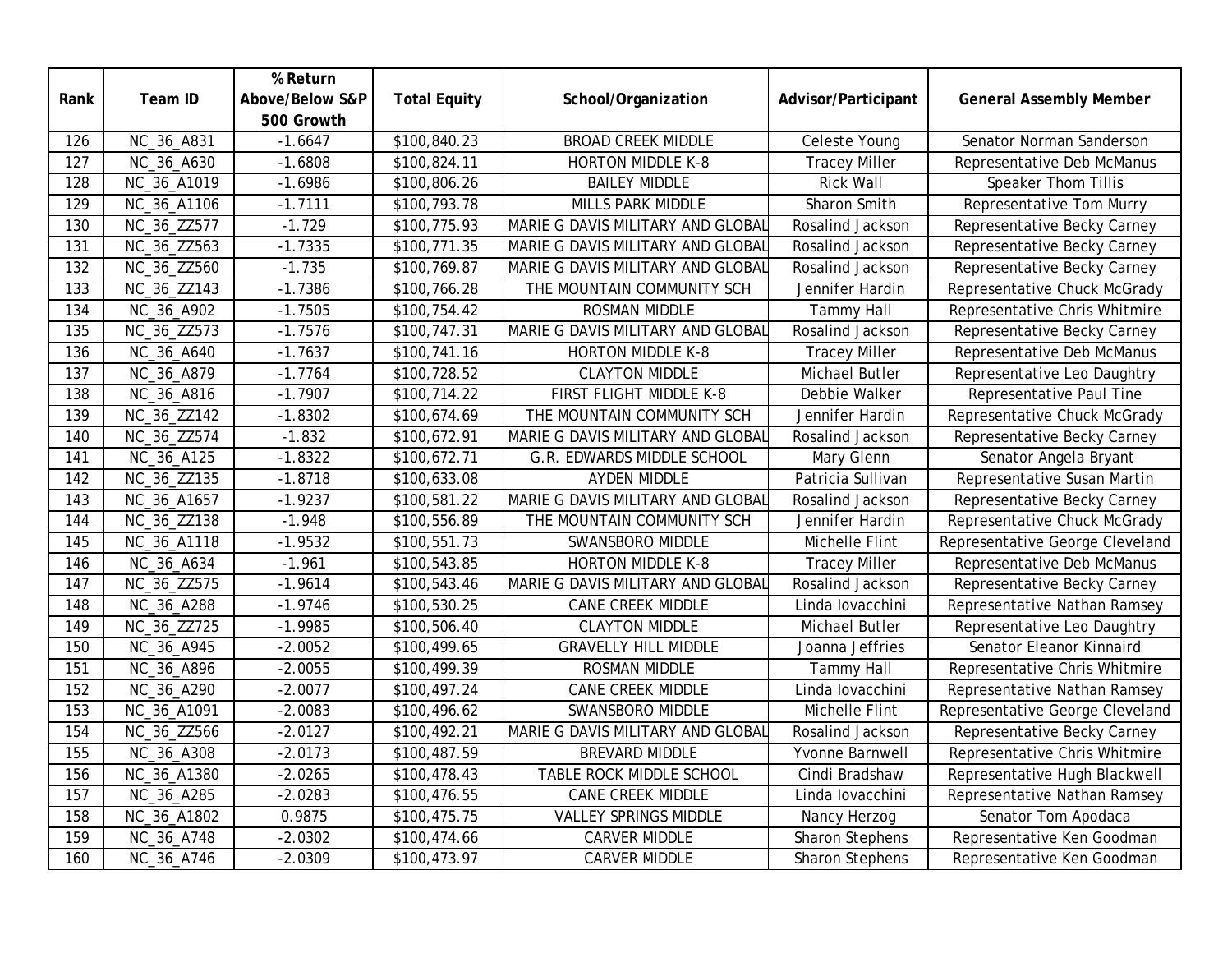|      |             | % Return        |                     |                                   |                      |                                  |
|------|-------------|-----------------|---------------------|-----------------------------------|----------------------|----------------------------------|
| Rank | Team ID     | Above/Below S&P | <b>Total Equity</b> | School/Organization               | Advisor/Participant  | <b>General Assembly Member</b>   |
|      |             | 500 Growth      |                     |                                   |                      |                                  |
| 161  | NC_36_A623  | $-2.0323$       | \$100,472.59        | <b>HORTON MIDDLE K-8</b>          | <b>Tracey Miller</b> | Representative Deb McManus       |
| 162  | NC_36_A802  | $-2.0413$       | \$100,463.61        | FIRST FLIGHT MIDDLE K-8           | <b>Debbie Walker</b> | Representative Paul Tine         |
| 163  | NC_36_A628  | $-2.0808$       | \$100,424.09        | <b>HORTON MIDDLE K-8</b>          | <b>Tracey Miller</b> | Representative Deb McManus       |
| 164  | NC_36_A878  | $-2.0879$       | \$100,417.02        | FIRST FLIGHT MIDDLE               | Amy Redford          | Senator Bill Cook                |
| 165  | NC_36_A808  | $-2.0957$       | \$100,409.17        | FIRST FLIGHT MIDDLE K-8           | Debbie Walker        | Representative Paul Tine         |
| 166  | NC_36_A1094 | $-2.0977$       | \$100,407.16        | SWANSBORO MIDDLE                  | Michelle Flint       | Representative George Cleveland  |
| 167  | NC_36_A1655 | $-2.1019$       | \$100,403.00        | MARIE G DAVIS MILITARY AND GLOBAL | Rosalind Jackson     | Representative Becky Carney      |
| 168  | NC_36_A1030 | $-2.1046$       | \$100,400.31        | <b>BAILEY MIDDLE</b>              | Rick Wall            | Speaker Thom Tillis              |
| 169  | NC_36_A339  | $-2.1155$       | \$100,389.42        | FERNDALE MIDDLE                   | Krista Hannah        | Representative John Faircloth    |
| 170  | NC_36_A1028 | $-2.1267$       | \$100,378.23        | <b>BAILEY MIDDLE</b>              | <b>Rick Wall</b>     | Speaker Thom Tillis              |
| 171  | NC_36_ZZ57  | $-2.1301$       | \$100,374.80        | <b>BRAWLEY MIDDLE</b>             | Melissa Calloway     | Representative C. Robert Brawley |
| 172  | NC_36_A832  | $-2.1413$       | \$100,363.62        | <b>BROAD CREEK MIDDLE</b>         | Celeste Young        | Senator Norman Sanderson         |
| 173  | NC_36_A883  | $-2.1482$       | \$100,356.65        | <b>CLAYTON MIDDLE</b>             | Michael Butler       | Representative Leo Daughtry      |
| 174  | NC_36_A937  | $-2.1551$       | \$100,349.75        | <b>GRAVELLY HILL MIDDLE</b>       | Joanna Jeffries      | Senator Eleanor Kinnaird         |
| 175  | NC_36_A130  | $-2.1713$       | \$100,333.64        | G.R. EDWARDS MIDDLE SCHOOL        | Mary Glenn           | Senator Angela Bryant            |
| 176  | NC_36_A126  | $-2.1803$       | \$100,324.60        | G.R. EDWARDS MIDDLE SCHOOL        | Mary Glenn           | Senator Angela Bryant            |
| 177  | NC_36_A333  | $-2.1927$       | \$100,312.21        | <b>FERNDALE MIDDLE</b>            | Krista Hannah        | Representative John Faircloth    |
| 178  | NC_36_ZZ559 | $-2.209$        | \$100,295.85        | MARIE G DAVIS MILITARY AND GLOBAL | Rosalind Jackson     | Representative Becky Carney      |
| 179  | NC_36_ZZ568 | $-2.2431$       | \$100,261.84        | MARIE G DAVIS MILITARY AND GLOBAL | Rosalind Jackson     | Representative Becky Carney      |
| 180  | NC_36_A277  | $-2.2473$       | \$100,257.62        | <b>CANE CREEK MIDDLE</b>          | Linda lovacchini     | Representative Nathan Ramsey     |
| 181  | NC_36_A1658 | $-2.2509$       | \$100,254.03        | MARIE G DAVIS MILITARY AND GLOBAL | Rosalind Jackson     | Representative Becky Carney      |
| 182  | NC_36_A1110 | $-2.2608$       | \$100,244.12        | MILLS PARK MIDDLE                 | Sharon Smith         | Representative Tom Murry         |
| 183  | NC_36_A337  | $-2.2841$       | \$100,220.78        | FERNDALE MIDDLE                   | Krista Hannah        | Representative John Faircloth    |
| 184  | NC_36_ZZ724 | $-2.2884$       | \$100,216.52        | <b>CLAYTON MIDDLE</b>             | Michael Butler       | Representative Leo Daughtry      |
| 185  | NC_36_A148  | $-2.2904$       | \$100,214.52        | G.R. EDWARDS MIDDLE SCHOOL        | Mary Glenn           | Senator Angela Bryant            |
| 186  | NC_36_A341  | $-2.2944$       | \$100,210.47        | FERNDALE MIDDLE                   | Krista Hannah        | Representative John Faircloth    |
| 187  | NC_36_ZZ555 | $-2.3168$       | \$100,188.05        | MARIE G DAVIS MILITARY AND GLOBAL | Rosalind Jackson     | Representative Becky Carney      |
| 188  | NC_36_A1107 | $-2.3217$       | \$100,183.19        | MILLS PARK MIDDLE                 | Sharon Smith         | Representative Tom Murry         |
| 189  | NC_36_A343  | $-2.3402$       | \$100,164.69        | <b>FERNDALE MIDDLE</b>            | Krista Hannah        | Representative John Faircloth    |
| 190  | NC_36_A1381 | $-2.3734$       | \$100,131.46        | TABLE ROCK MIDDLE SCHOOL          | Cindi Bradshaw       | Representative Hugh Blackwell    |
| 191  | NC_36_ZZ9   | $-2.3803$       | \$100,124.55        | <b>CLAYTON MIDDLE</b>             | <b>Kevin Phipps</b>  | Senator Buck Newton              |
| 192  | NC_36_A218  | $-2.397$        | \$100,107.91        | LEESVILLE ROAD MIDDLE             | Linda Graybeal       | Representative Neal Hunt         |
| 193  | NC_36_A797  | $-2.4245$       | \$100,080.44        | FIRST FLIGHT MIDDLE K-8           | Debbie Walker        | Representative Paul Tine         |
| 194  | NC_36_ZZ565 | $-2.434$        | \$100,070.93        | MARIE G DAVIS MILITARY AND GLOBAL | Rosalind Jackson     | Representative Becky Carney      |
| 195  | NC_36_A1090 | $-2.4424$       | \$100,062.47        | SWANSBORO MIDDLE                  | Michelle Flint       | Representative George Cleveland  |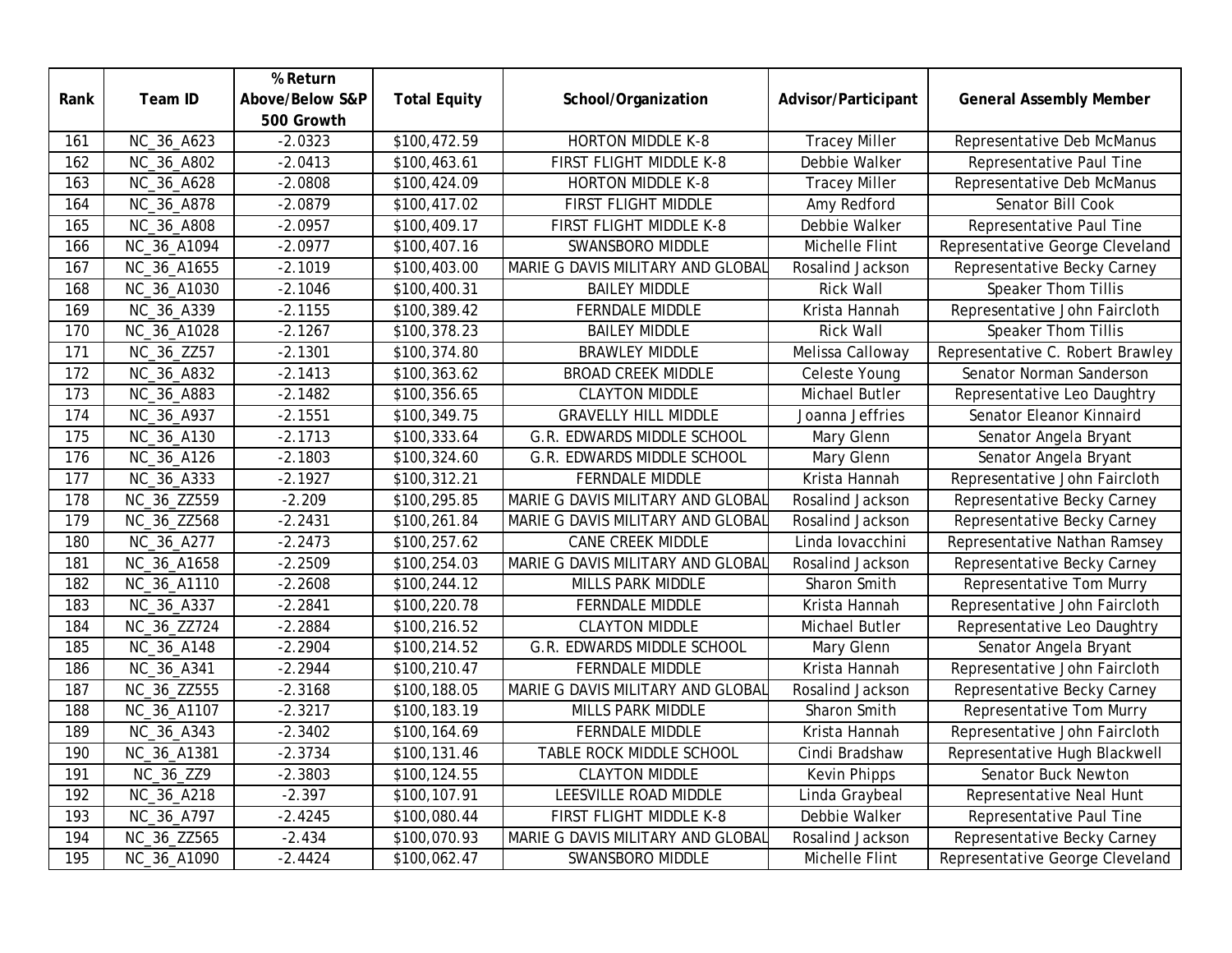|      |             | % Return        |                     |                                   |                        |                                 |
|------|-------------|-----------------|---------------------|-----------------------------------|------------------------|---------------------------------|
| Rank | Team ID     | Above/Below S&P | <b>Total Equity</b> | School/Organization               | Advisor/Participant    | <b>General Assembly Member</b>  |
|      |             | 500 Growth      |                     |                                   |                        |                                 |
| 196  | NC_36_A636  | $-2.446$        | \$100,058.92        | <b>HORTON MIDDLE K-8</b>          | <b>Tracey Miller</b>   | Representative Deb McManus      |
| 197  | NC_36_A1295 | $-2.4614$       | \$100,043.53        | BREWSTER MIDDLE SCHOOL            | Susan Cabeceiras       | Representative Phil Shepard     |
| 198  | NC_36_A355  | $-2.4716$       | \$100,033.31        | <b>VALLEY SPRINGS MIDDLE</b>      | Nancy Herzog           | Senator Tom Apodaca             |
| 199  | NC_36_ZZ137 | $-2.4965$       | \$100,008.40        | THE MOUNTAIN COMMUNITY SCH        | Jennifer Hardin        | Representative Chuck McGrady    |
| 200  | NC_36_A882  | $-2.5199$       | \$99,985.03         | <b>CLAYTON MIDDLE</b>             | Michael Butler         | Representative Leo Daughtry     |
| 201  | NC_36_ZZ579 | $-2.5338$       | \$99,971.14         | MARIE G DAVIS MILITARY AND GLOBAL | Rosalind Jackson       | Representative Becky Carney     |
| 202  | NC_36_ZZ146 | $-2.5342$       | \$99,970.73         | THE MOUNTAIN COMMUNITY SCH        | Jennifer Hardin        | Representative Chuck McGrady    |
| 203  | NC_36_A798  | $-2.544$        | \$99,960.85         | FIRST FLIGHT MIDDLE K-8           | Debbie Walker          | Representative Paul Tine        |
| 204  | NC_36_A811  | $-2.64$         | \$99,864.87         | FIRST FLIGHT MIDDLE K-8           | Debbie Walker          | Representative Paul Tine        |
| 205  | NC_36_A930  | $-2.653$        | \$99,851.94         | <b>GRAVELLY HILL MIDDLE</b>       | Joanna Jeffries        | Senator Eleanor Kinnaird        |
| 206  | NC_36_A647  | $-2.6581$       | \$99,846.78         | <b>HORTON MIDDLE K-8</b>          | <b>Tracey Miller</b>   | Representative Deb McManus      |
| 207  | NC_36_ZZ562 | $-2.6693$       | \$99,835.55         | MARIE G DAVIS MILITARY AND GLOBAL | Rosalind Jackson       | Representative Becky Carney     |
| 208  | NC_36_A874  | $-2.6726$       | \$99,832.27         | FIRST FLIGHT MIDDLE               | Amy Redford            | Senator Bill Cook               |
| 209  | NC_36_A627  | $-2.6978$       | \$99,807.10         | <b>HORTON MIDDLE K-8</b>          | <b>Tracey Miller</b>   | Representative Deb McManus      |
| 210  | NC_36_A269  | $-2.717$        | \$99,787.88         | <b>CANE CREEK MIDDLE</b>          | Linda lovacchini       | Representative Nathan Ramsey    |
| 211  | NC_36_A291  | $-2.7407$       | \$99,764.23         | <b>CANE CREEK MIDDLE</b>          | Linda lovacchini       | Representative Nathan Ramsey    |
| 212  | NC_36_ZZ570 | $-2.7525$       | \$99,752.44         | MARIE G DAVIS MILITARY AND GLOBAL | Rosalind Jackson       | Representative Becky Carney     |
| 213  | NC_36_A820  | $-2.784$        | \$99,720.92         | FIRST FLIGHT MIDDLE K-8           | Debbie Walker          | Representative Paul Tine        |
| 214  | NC_36_A806  | $-2.7955$       | \$99,709.38         | FIRST FLIGHT MIDDLE K-8           | Debbie Walker          | Representative Paul Tine        |
| 215  | NC_36_ZZ572 | $-2.8113$       | \$99,693.57         | MARIE G DAVIS MILITARY AND GLOBAL | Rosalind Jackson       | Representative Becky Carney     |
| 216  | NC_36_ZZ561 | $-2.8124$       | \$99,692.54         | MARIE G DAVIS MILITARY AND GLOBAL | Rosalind Jackson       | Representative Becky Carney     |
| 217  | NC_36_A1323 | $-2.8312$       | \$99,673.67         | C AND L MCDOUGLE MID              | John Cowan             | Representative Verla Insko      |
| 218  | NC_36_A747  | $-2.8319$       | \$99,672.96         | <b>CARVER MIDDLE</b>              | <b>Sharon Stephens</b> | Representative Ken Goodman      |
| 219  | NC_36_ZZ567 | $-2.8341$       | \$99,670.83         | MARIE G DAVIS MILITARY AND GLOBAL | Rosalind Jackson       | Representative Becky Carney     |
| 220  | NC_36_A353  | $-2.8689$       | \$99,636.00         | <b>VALLEY SPRINGS MIDDLE</b>      | Nancy Herzog           | Senator Tom Apodaca             |
| 221  | NC_36_A1804 | 0.1432          | \$99,631.38         | <b>VALLEY SPRINGS MIDDLE</b>      | Nancy Herzog           | Senator Tom Apodaca             |
| 222  | NC_36_A1092 | $-2.88$         | \$99,624.88         | SWANSBORO MIDDLE                  | Michelle Flint         | Representative George Cleveland |
| 223  | NC_36_A1026 | $-2.8904$       | \$99,614.50         | <b>BAILEY MIDDLE</b>              | <b>Rick Wall</b>       | Speaker Thom Tillis             |
| 224  | NC_36_A833  | $-2.8909$       | \$99,613.99         | <b>BROAD CREEK MIDDLE</b>         | Celeste Young          | Senator Norman Sanderson        |
| 225  | NC_36_ZZ564 | $-2.8988$       | \$99,606.05         | MARIE G DAVIS MILITARY AND GLOBAL | Rosalind Jackson       | Representative Becky Carney     |
| 226  | NC_36_A1321 | $-2.9132$       | \$99,591.73         | C AND L MCDOUGLE MID              | John Cowan             | Representative Verla Insko      |
| 227  | NC_36_A273  | $-2.9414$       | \$99,563.47         | <b>CANE CREEK MIDDLE</b>          | Linda lovacchini       | Representative Nathan Ramsey    |
| 228  | NC_36_ZZ141 | $-2.9544$       | \$99,550.47         | THE MOUNTAIN COMMUNITY SCH        | Jennifer Hardin        | Representative Chuck McGrady    |
| 229  | NC_36_A1115 | $-2.9622$       | \$99,542.68         | SWANSBORO MIDDLE                  | Michelle Flint         | Representative George Cleveland |
| 230  | NC_36_ZZ576 | $-3.044$        | \$99,460.86         | MARIE G DAVIS MILITARY AND GLOBAL | Rosalind Jackson       | Representative Becky Carney     |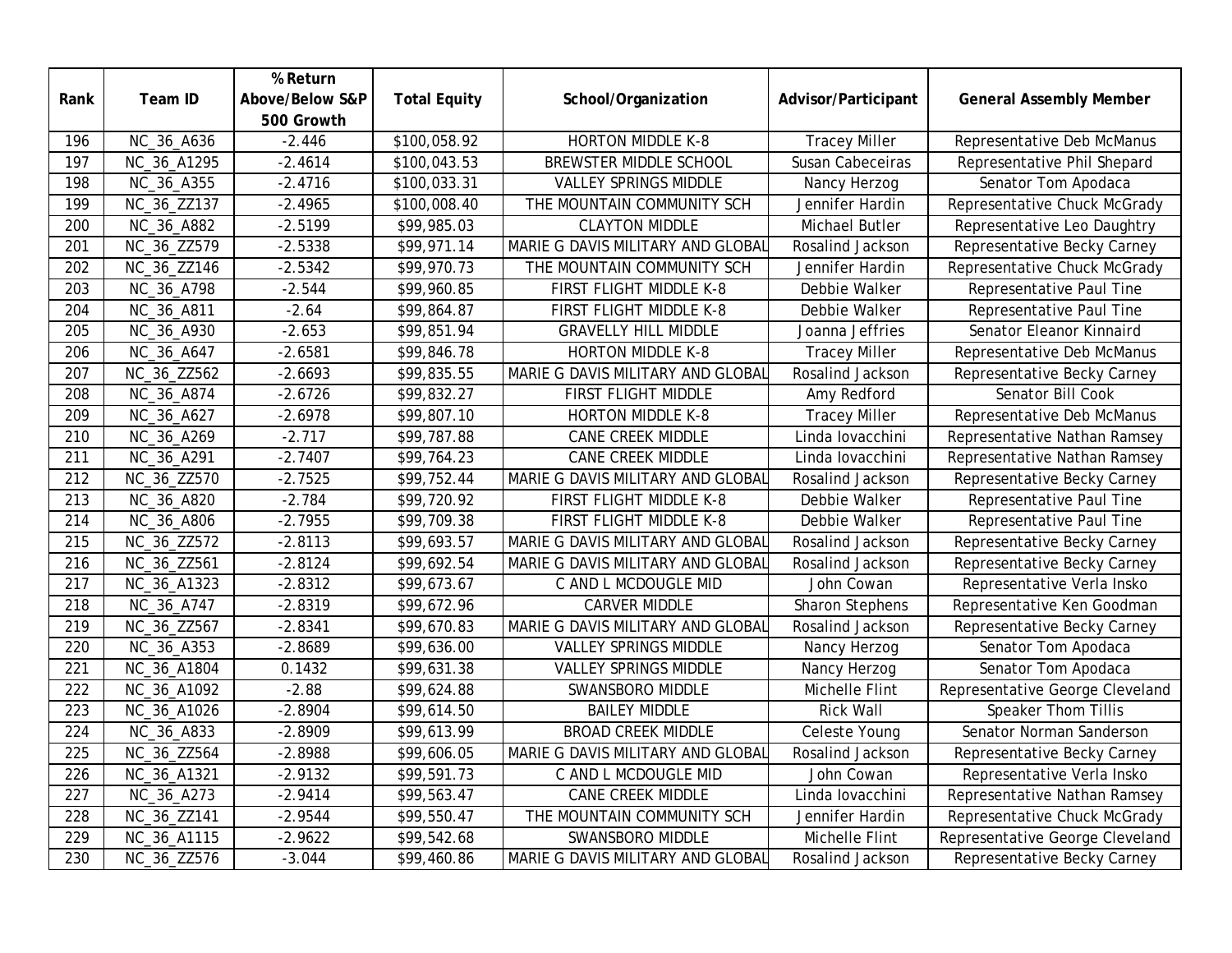|      |             | % Return        |                     |                                   |                        |                                  |
|------|-------------|-----------------|---------------------|-----------------------------------|------------------------|----------------------------------|
| Rank | Team ID     | Above/Below S&P | <b>Total Equity</b> | School/Organization               | Advisor/Participant    | <b>General Assembly Member</b>   |
|      |             | 500 Growth      |                     |                                   |                        |                                  |
| 231  | NC_36_A642  | $-3.0707$       | \$99,434.18         | <b>HORTON MIDDLE K-8</b>          | <b>Tracey Miller</b>   | Representative Deb McManus       |
| 232  | NC_36_ZZ52  | $-3.1128$       | \$99,392.07         | <b>BRAWLEY MIDDLE</b>             | Melissa Calloway       | Representative C. Robert Brawley |
| 233  | NC_36_A650  | $-3.1602$       | \$99,344.70         | <b>HORTON MIDDLE K-8</b>          | <b>Tracey Miller</b>   | Representative Deb McManus       |
| 234  | NC_36_A140  | $-3.2124$       | \$99,292.54         | G.R. EDWARDS MIDDLE SCHOOL        | Mary Glenn             | Senator Angela Bryant            |
| 235  | NC_36_A266  | $-3.2318$       | \$99,273.11         | <b>CANE CREEK MIDDLE</b>          | Linda lovacchini       | Representative Nathan Ramsey     |
| 236  | NC_36_A1093 | $-3.2486$       | \$99,256.28         | SWANSBORO MIDDLE                  | Michelle Flint         | Representative George Cleveland  |
| 237  | NC_36_A1290 | $-3.2658$       | \$99,239.09         | BREWSTER MIDDLE SCHOOL            | Susan Cabeceiras       | Representative Phil Shepard      |
| 238  | NC_36_A1033 | $-3.3074$       | \$99,197.46         | <b>BAILEY MIDDLE</b>              | <b>Rick Wall</b>       | Speaker Thom Tillis              |
| 239  | NC_36_A279  | $-3.3926$       | \$99,112.25         | <b>CANE CREEK MIDDLE</b>          | Linda lovacchini       | Representative Nathan Ramsey     |
| 240  | NC_36_A351  | $-3.4036$       | \$99,101.33         | <b>VALLEY SPRINGS MIDDLE</b>      | Nancy Herzog           | Senator Tom Apodaca              |
| 241  | NC_36_A1800 | $-0.4318$       | \$99,056.27         | <b>VALLEY SPRINGS MIDDLE</b>      | Nancy Herzog           | Senator Tom Apodaca              |
| 242  | NC_36_A749  | $-3.4558$       | \$99,049.11         | <b>CARVER MIDDLE</b>              | <b>Sharon Stephens</b> | Representative Ken Goodman       |
| 243  | NC_36_A275  | $-3.4633$       | \$99,041.60         | CANE CREEK MIDDLE                 | Linda lovacchini       | Representative Nathan Ramsey     |
| 244  | NC_36_ZZ578 | $-3.4752$       | \$99,029.70         | MARIE G DAVIS MILITARY AND GLOBAL | Rosalind Jackson       | Representative Becky Carney      |
| 245  | NC_36_ZZ569 | $-3.4803$       | \$99,024.61         | MARIE G DAVIS MILITARY AND GLOBAL | Rosalind Jackson       | Representative Becky Carney      |
| 246  | NC_36_ZZ558 | $-3.5149$       | \$98,990.04         | MARIE G DAVIS MILITARY AND GLOBAL | Rosalind Jackson       | Representative Becky Carney      |
| 247  | NC_36_ZZ556 | $-3.5304$       | \$98,974.50         | MARIE G DAVIS MILITARY AND GLOBAL | Rosalind Jackson       | Representative Becky Carney      |
| 248  | NC_36_A1325 | $-3.5875$       | \$98,917.43         | C AND L MCDOUGLE MID              | John Cowan             | Representative Verla Insko       |
| 249  | NC_36_A651  | $-3.6081$       | \$98,896.76         | <b>HORTON MIDDLE K-8</b>          | <b>Tracey Miller</b>   | Representative Deb McManus       |
| 250  | NC_36_A1109 | $-3.6196$       | \$98,885.25         | MILLS PARK MIDDLE                 | Sharon Smith           | Representative Tom Murry         |
| 251  | NC_36_ZZ571 | $-3.6248$       | \$98,880.05         | MARIE G DAVIS MILITARY AND GLOBAL | Rosalind Jackson       | Representative Becky Carney      |
| 252  | NC_36_A1700 | $-3.6249$       | \$98,880.01         | <b>HORTON MIDDLE K-8</b>          | <b>Tracey Miller</b>   | Representative Deb McManus       |
| 253  | NC_36_ZZ147 | $-3.6282$       | \$98,876.73         | THE MOUNTAIN COMMUNITY SCH        | Jennifer Hardin        | Representative Chuck McGrady     |
| 254  | NC_36_A656  | $-3.6704$       | \$98,834.49         | <b>HORTON MIDDLE K-8</b>          | <b>Tracey Miller</b>   | Representative Deb McManus       |
| 255  | NC_36_A216  | $-3.7879$       | \$98,717.03         | LEESVILLE ROAD MIDDLE             | Linda Graybeal         | Representative Neal Hunt         |
| 256  | NC_36_A1099 | $-3.8021$       | \$98,702.81         | SWANSBORO MIDDLE                  | Michelle Flint         | Representative George Cleveland  |
| 257  | NC_36_A1796 | $-0.847$        | \$98,641.16         | <b>VALLEY SPRINGS MIDDLE</b>      | Nancy Herzog           | Senator Tom Apodaca              |
| 258  | NC_36_A897  | $-3.8871$       | \$98,617.75         | ROSMAN MIDDLE                     | <b>Tammy Hall</b>      | Representative Chris Whitmire    |
| 259  | NC_36_A287  | $-3.8993$       | \$98,605.63         | <b>CANE CREEK MIDDLE</b>          | Linda lovacchini       | Representative Nathan Ramsey     |
| 260  | NC_36_A354  | $-3.9187$       | \$98,586.23         | <b>VALLEY SPRINGS MIDDLE</b>      | Nancy Herzog           | Senator Tom Apodaca              |
| 261  | NC_36_A1016 | $-4.0265$       | \$98,478.41         | <b>BAILEY MIDDLE</b>              | Rick Wall              | Speaker Thom Tillis              |
| 262  | NC_36_A1089 | $-4.0355$       | \$98,469.38         | SWANSBORO MIDDLE                  | Michelle Flint         | Representative George Cleveland  |
| 263  | NC_36_A1011 | $-4.0712$       | \$98,433.72         | <b>BAILEY MIDDLE</b>              | <b>Rick Wall</b>       | Speaker Thom Tillis              |
| 264  | NC_36_A1790 | $-1.8537$       | \$98,339.53         | MILLS PARK MIDDLE                 | Sharon Smith           | Representative Tom Murry         |
| 265  | NC_36_A265  | $-4.1709$       | \$98,334.01         | <b>CANE CREEK MIDDLE</b>          | Linda lovacchini       | Representative Nathan Ramsey     |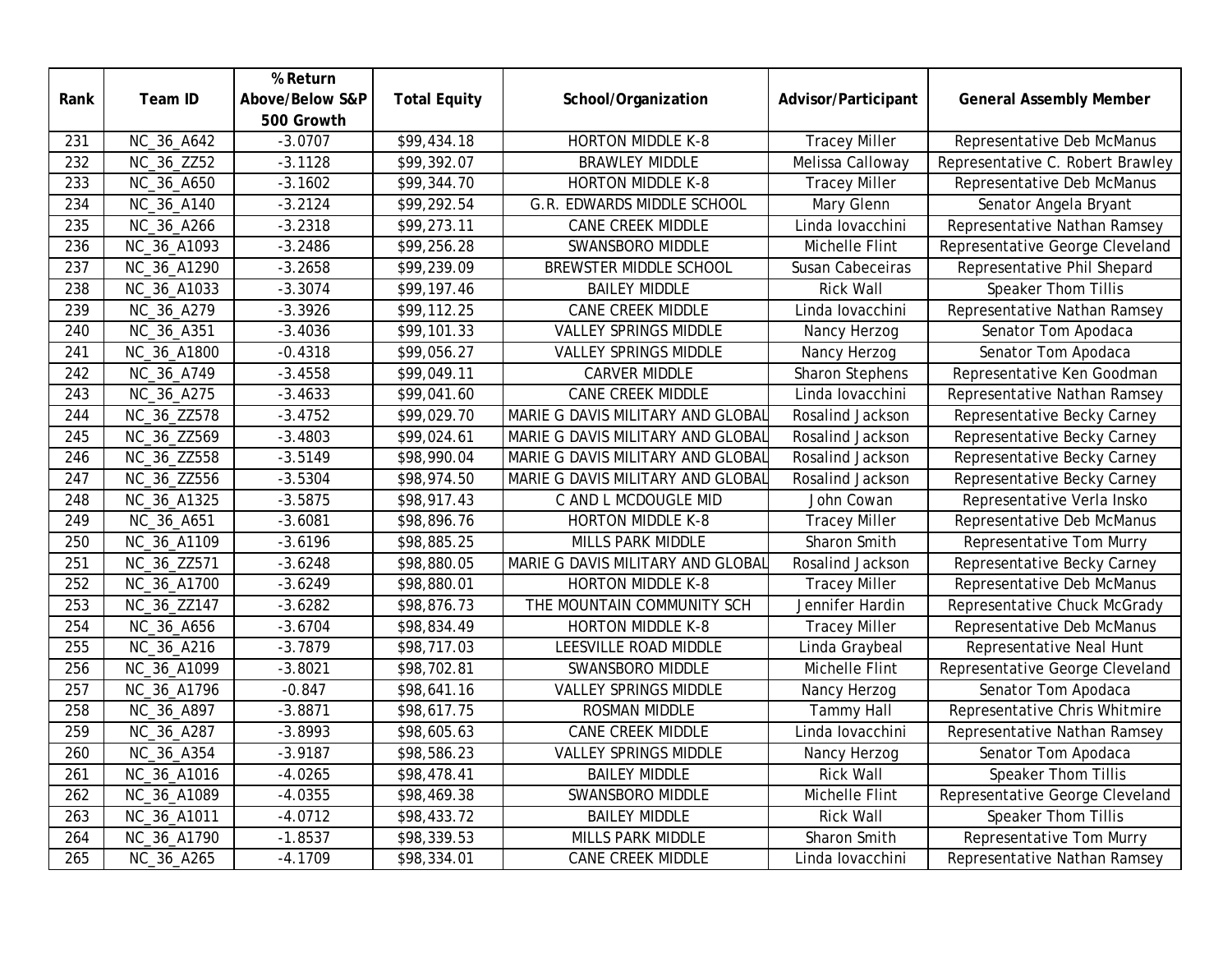|      |             | % Return        |                     |                                 |                      |                                 |
|------|-------------|-----------------|---------------------|---------------------------------|----------------------|---------------------------------|
| Rank | Team ID     | Above/Below S&P | <b>Total Equity</b> | School/Organization             | Advisor/Participant  | <b>General Assembly Member</b>  |
|      |             | 500 Growth      |                     |                                 |                      |                                 |
| 266  | NC_36_A1376 | $-4.2448$       | \$98,260.10         | <b>TABLE ROCK MIDDLE SCHOOL</b> | Cindi Bradshaw       | Representative Hugh Blackwell   |
| 267  | NC_36_A1801 | $-1.2824$       | \$98,205.76         | <b>VALLEY SPRINGS MIDDLE</b>    | Nancy Herzog         | Senator Tom Apodaca             |
| 268  | NC_36_ZZ1   | $-4.4166$       | \$98,088.27         | <b>CLAYTON MIDDLE</b>           | <b>Kevin Phipps</b>  | Senator Buck Newton             |
| 269  | NC_36_A877  | $-4.4442$       | \$98,060.70         | FIRST FLIGHT MIDDLE             | Amy Redford          | Senator Bill Cook               |
| 270  | NC_36_ZZ149 | $-4.484$        | \$98,020.85         | THE MOUNTAIN COMMUNITY SCH      | Jennifer Hardin      | Representative Chuck McGrady    |
| 271  | NC_36_A1119 | $-4.5438$       | \$97,961.07         | SWANSBORO MIDDLE                | Michelle Flint       | Representative George Cleveland |
| 272  | NC_36_A1301 | $-4.6139$       | \$97,891.04         | BREWSTER MIDDLE SCHOOL          | Susan Cabeceiras     | Representative Phil Shepard     |
| 273  | NC_36_A928  | $-4.6793$       | \$97,825.60         | <b>GRAVELLY HILL MIDDLE</b>     | Joanna Jeffries      | Senator Eleanor Kinnaird        |
| 274  | NC_36_A626  | $-4.7924$       | \$97,712.50         | <b>HORTON MIDDLE K-8</b>        | <b>Tracey Miller</b> | Representative Deb McManus      |
| 275  | NC_36_A818  | $-4.8164$       | \$97,688.48         | FIRST FLIGHT MIDDLE K-8         | Debbie Walker        | Representative Paul Tine        |
| 276  | NC_36_A1098 | $-4.8439$       | \$97,660.95         | SWANSBORO MIDDLE                | Michelle Flint       | Representative George Cleveland |
| 277  | NC_36_A1322 | $-5.0769$       | \$97,427.95         | C AND L MCDOUGLE MID            | John Cowan           | Representative Verla Insko      |
| 278  | NC_36_A1535 | $-5.1445$       | \$97,360.42         | STONEWALL JACKSON SCHOOL        | Elliott Willingham   | Representative Larry Pittman    |
| 279  | NC_36_A1111 | $-5.2529$       | \$97,252.04         | SWANSBORO MIDDLE                | Michelle Flint       | Representative George Cleveland |
| 280  | NC_36_A1013 | $-5.2661$       | \$97,238.81         | <b>BAILEY MIDDLE</b>            | <b>Rick Wall</b>     | Speaker Thom Tillis             |
| 281  | NC_36_A637  | $-5.303$        | \$97,201.94         | <b>HORTON MIDDLE K-8</b>        | <b>Tracey Miller</b> | Representative Nathan Ramsey    |
| 282  | NC_36_A268  | $-5.3479$       | \$97,156.99         | <b>CANE CREEK MIDDLE</b>        | Linda lovacchini     | Representative Nathan Ramsey    |
| 283  | NC_36_A1112 | $-5.3971$       | \$97,107.81         | SWANSBORO MIDDLE                | Michelle Flint       | Representative George Cleveland |
| 284  | NC_36_A805  | $-5.4891$       | \$97,015.83         | FIRST FLIGHT MIDDLE K-8         | Debbie Walker        | Representative Paul Tine        |
| 285  | NC_36_A940  | $-5.6048$       | \$96,900.07         | <b>GRAVELLY HILL MIDDLE</b>     | Joanna Jeffries      | Senator Eleanor Kinnaird        |
| 286  | NC_36_A270  | $-5.7536$       | \$96,751.28         | <b>CANE CREEK MIDDLE</b>        | Linda lovacchini     | Representative Nathan Ramsey    |
| 287  | NC_36_A1116 | $-5.959$        | \$96,545.89         | SWANSBORO MIDDLE                | Michelle Flint       | Representative George Cleveland |
| 288  | NC_36_A873  | $-6.0475$       | \$96,457.38         | FIRST FLIGHT MIDDLE             | Amy Redford          | Senator Bill Cook               |
| 289  | NC_36_ZZ8   | $-6.0495$       | \$96,455.38         | <b>CLAYTON MIDDLE</b>           | <b>Kevin Phipps</b>  | Senator Buck Newton             |
| 290  | NC_36_A887  | $-6.0823$       | \$96,422.59         | <b>CLAYTON MIDDLE</b>           | Michael Butler       | Representative Leo Daughtry     |
| 291  | NC_36_A1113 | $-6.1273$       | \$96,377.59         | SWANSBORO MIDDLE                | Michelle Flint       | Representative George Cleveland |
| 292  | NC_36_A1294 | $-6.1914$       | \$96,313.51         | BREWSTER MIDDLE SCHOOL          | Susan Cabeceiras     | Representative Phil Shepard     |
| 293  | NC_36_A814  | $-6.2785$       | \$96,226.38         | FIRST FLIGHT MIDDLE K-8         | Debbie Walker        | Representative Paul Tine        |
| 294  | NC_36_A809  | $-6.2821$       | \$96,222.83         | FIRST FLIGHT MIDDLE K-8         | Debbie Walker        | Representative Paul Tine        |
| 295  | NC_36_A286  | $-6.307$        | \$96,197.88         | CANE CREEK MIDDLE               | Linda lovacchini     | Representative Nathan Ramsey    |
| 296  | NC_36_ZZ6   | $-6.3197$       | \$96,185.16         | <b>CLAYTON MIDDLE</b>           | <b>Kevin Phipps</b>  | Senator Buck Newton             |
| 297  | NC_36_A1097 | $-6.3467$       | \$96,158.20         | SWANSBORO MIDDLE                | Michelle Flint       | Representative George Cleveland |
| 298  | NC_36_A1538 | $-6.3678$       | \$96,137.07         | STONEWALL JACKSON SCHOOL        | Elliott Willingham   | Representative Larry Pittman    |
| 299  | NC_36_A1806 | $-3.3629$       | \$96,125.20         | <b>VALLEY SPRINGS MIDDLE</b>    | Nancy Herzog         | Senator Tom Apodaca             |
| 300  | NC_36_A621  | $-6.4604$       | \$96,044.54         | <b>HORTON MIDDLE K-8</b>        | <b>Tracey Miller</b> | Representative Deb McManus      |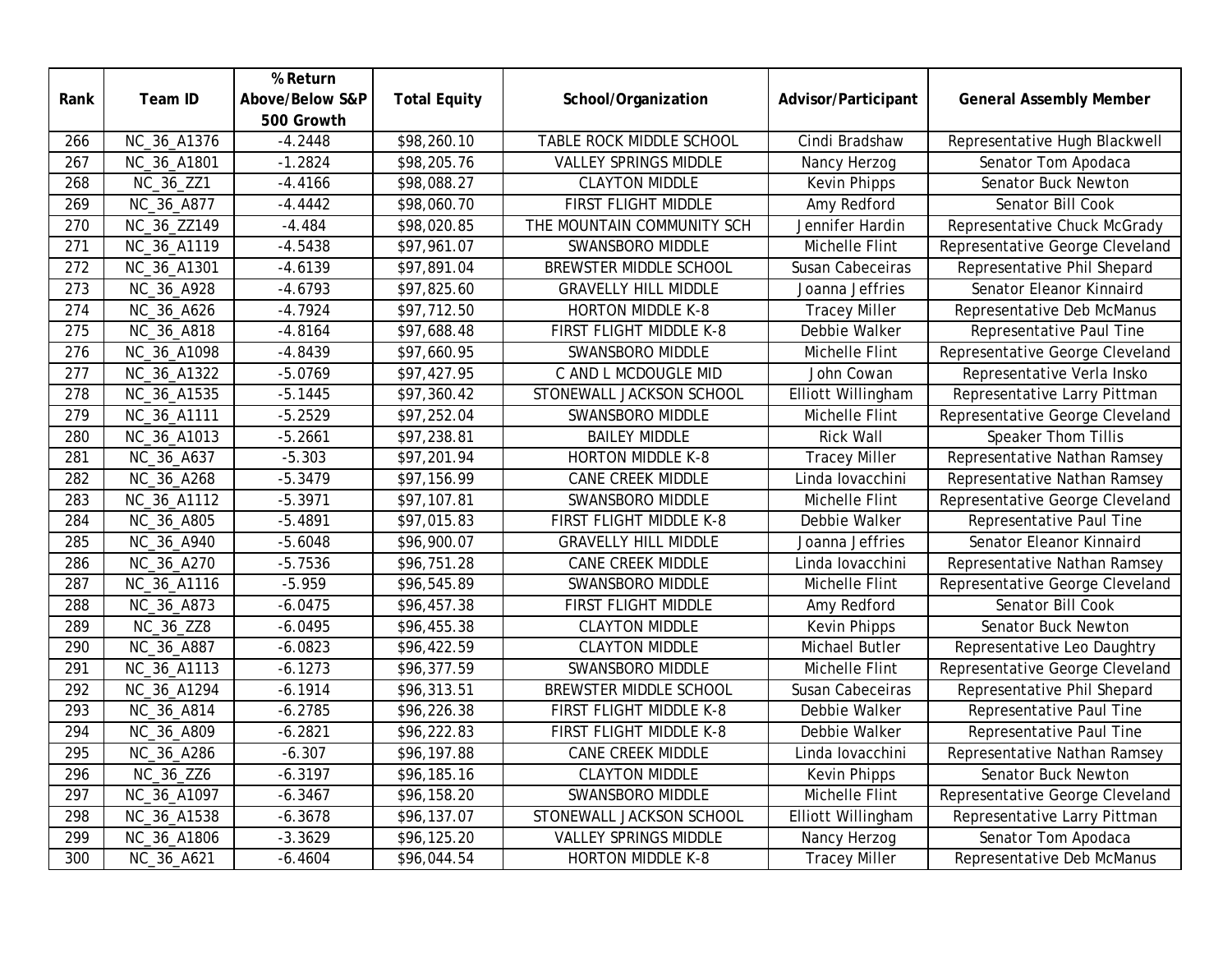|      |             | % Return        |                     |                              |                      |                                  |
|------|-------------|-----------------|---------------------|------------------------------|----------------------|----------------------------------|
| Rank | Team ID     | Above/Below S&P | <b>Total Equity</b> | School/Organization          | Advisor/Participant  | <b>General Assembly Member</b>   |
|      |             | 500 Growth      |                     |                              |                      |                                  |
| 301  | NC_36_A1320 | $-6.594$        | \$95,910.94         | C AND L MCDOUGLE MID         | John Cowan           | Representative Verla Insko       |
| 302  | NC_36_ZZ2   | $-6.6181$       | \$95,886.81         | <b>CLAYTON MIDDLE</b>        | <b>Kevin Phipps</b>  | Senator Buck Newton              |
| 303  | NC_36_A131  | $-6.6628$       | \$95,842.07         | G.R. EDWARDS MIDDLE SCHOOL   | Mary Glenn           | Senator Angela Bryant            |
| 304  | NC_36_A1795 | $-3.6874$       | \$95,800.68         | <b>VALLEY SPRINGS MIDDLE</b> | Nancy Herzog         | Senator Tom Apodaca              |
| 305  | NC_36_ZZ133 | $-6.8106$       | \$95,694.34         | <b>AYDEN MIDDLE</b>          | Patricia Sullivan    | Representative Susan Martin      |
| 306  | NC_36_A939  | $-6.8763$       | \$95,628.61         | <b>GRAVELLY HILL MIDDLE</b>  | Joanna Jeffries      | Senator Eleanor Kinnaird         |
| 307  | NC_36_A620  | $-6.8845$       | \$95,620.37         | <b>HORTON MIDDLE K-8</b>     | <b>Tracey Miller</b> | Representative Deb McManus       |
| 308  | NC_36_A1794 | $-3.8847$       | \$95,603.43         | <b>VALLEY SPRINGS MIDDLE</b> | Nancy Herzog         | Senator Tom Apodaca              |
| 309  | NC_36_A144  | $-6.9465$       | \$95,558.43         | G.R. EDWARDS MIDDLE SCHOOL   | Mary Glenn           | Senator Angela Bryant            |
| 310  | NC_36_ZZ53  | $-7.2064$       | \$95,298.48         | <b>BRAWLEY MIDDLE</b>        | Melissa Calloway     | Representative C. Robert Brawley |
| 311  | NC_36_A1805 | $-4.1981$       | \$95,289.99         | <b>VALLEY SPRINGS MIDDLE</b> | Nancy Herzog         | Senator Tom Apodaca              |
| 312  | NC_36_A1291 | $-7.2152$       | \$95,289.74         | BREWSTER MIDDLE SCHOOL       | Susan Cabeceiras     | Representative Phil Shepard      |
| 313  | NC_36_A654  | $-7.2461$       | \$95,258.78         | <b>HORTON MIDDLE K-8</b>     | <b>Tracey Miller</b> | Representative Deb McManus       |
| 314  | NC_36_A1095 | $-7.2504$       | \$95,254.51         | SWANSBORO MIDDLE             | Michelle Flint       | Representative George Cleveland  |
| 315  | NC_36_A1108 | $-7.2707$       | \$95,234.17         | MILLS PARK MIDDLE            | Sharon Smith         | Representative Tom Murry         |
| 316  | NC_36_A1018 | $-7.6735$       | \$94,831.41         | <b>BAILEY MIDDLE</b>         | <b>Rick Wall</b>     | Speaker Thom Tillis              |
| 317  | NC_36_A359  | $-7.6743$       | \$94,830.57         | <b>VALLEY SPRINGS MIDDLE</b> | Nancy Herzog         | Senator Tom Apodaca              |
| 318  | NC_36_A1292 | $-7.833$        | \$94,671.88         | BREWSTER MIDDLE SCHOOL       | Susan Cabeceiras     | Representative Phil Shepard      |
| 319  | NC_36_A899  | $-7.8471$       | \$94,657.75         | <b>ROSMAN MIDDLE</b>         | <b>Tammy Hall</b>    | Representative Chris Whitmire    |
| 320  | NC_36_A1799 | $-4.9798$       | \$94,508.28         | <b>VALLEY SPRINGS MIDDLE</b> | Nancy Herzog         | Senator Tom Apodaca              |
| 321  | NC_36_A1531 | $-8.0797$       | \$94,425.19         | STONEWALL JACKSON SCHOOL     | Elliott Willingham   | Representative Larry Pittman     |
| 322  | NC_36_ZZ51  | $-8.0831$       | \$94,421.81         | <b>BRAWLEY MIDDLE</b>        | Melissa Calloway     | Representative C. Robert Brawley |
| 323  | NC_36_A1015 | $-8.1081$       | \$94,396.83         | <b>BAILEY MIDDLE</b>         | <b>Rick Wall</b>     | Speaker Thom Tillis              |
| 324  | NC_36_A1761 | $-7.9379$       | \$94,364.67         | C AND L MCDOUGLE MID         | John Cowan           | Representative Verla Insko       |
| 325  | NC_36_A128  | $-8.2016$       | \$94,303.32         | G.R. EDWARDS MIDDLE SCHOOL   | Mary Glenn           | Senator Angela Bryant            |
| 326  | NC_36_A336  | $-8.3037$       | \$94,201.17         | FERNDALE MIDDLE              | Krista Hannah        | Representative John Faircloth    |
| 327  | NC_36_A146  | $-8.3582$       | \$94,146.67         | G.R. EDWARDS MIDDLE SCHOOL   | Mary Glenn           | Senator Angela Bryant            |
| 328  | NC_36_A1022 | $-8.4303$       | \$94,074.63         | <b>BAILEY MIDDLE</b>         | <b>Rick Wall</b>     | Speaker Thom Tillis              |
| 329  | NC_36_A1530 | $-8.4832$       | \$94,021.68         | STONEWALL JACKSON SCHOOL     | Elliott Willingham   | Representative Larry Pittman     |
| 330  | NC_36_A1288 | $-8.7243$       | \$93,780.61         | BREWSTER MIDDLE SCHOOL       | Susan Cabeceiras     | Representative Phil Shepard      |
| 331  | NC_36_A1027 | $-8.7253$       | \$93,779.55         | <b>BAILEY MIDDLE</b>         | <b>Rick Wall</b>     | Speaker Thom Tillis              |
| 332  | NC_36_A345  | $-8.738$        | \$93,766.86         | <b>FERNDALE MIDDLE</b>       | Krista Hannah        | Representative John Faircloth    |
| 333  | NC_36_A1379 | $-8.7404$       | \$93,764.48         | TABLE ROCK MIDDLE SCHOOL     | Cindi Bradshaw       | Representative Hugh Blackwell    |
| 334  | NC_36_A1025 | $-8.7505$       | \$93,754.36         | <b>BAILEY MIDDLE</b>         | <b>Rick Wall</b>     | Speaker Thom Tillis              |
| 335  | NC_36_A342  | $-8.7784$       | \$93,726.53         | <b>FERNDALE MIDDLE</b>       | Krista Hannah        | Representative John Faircloth    |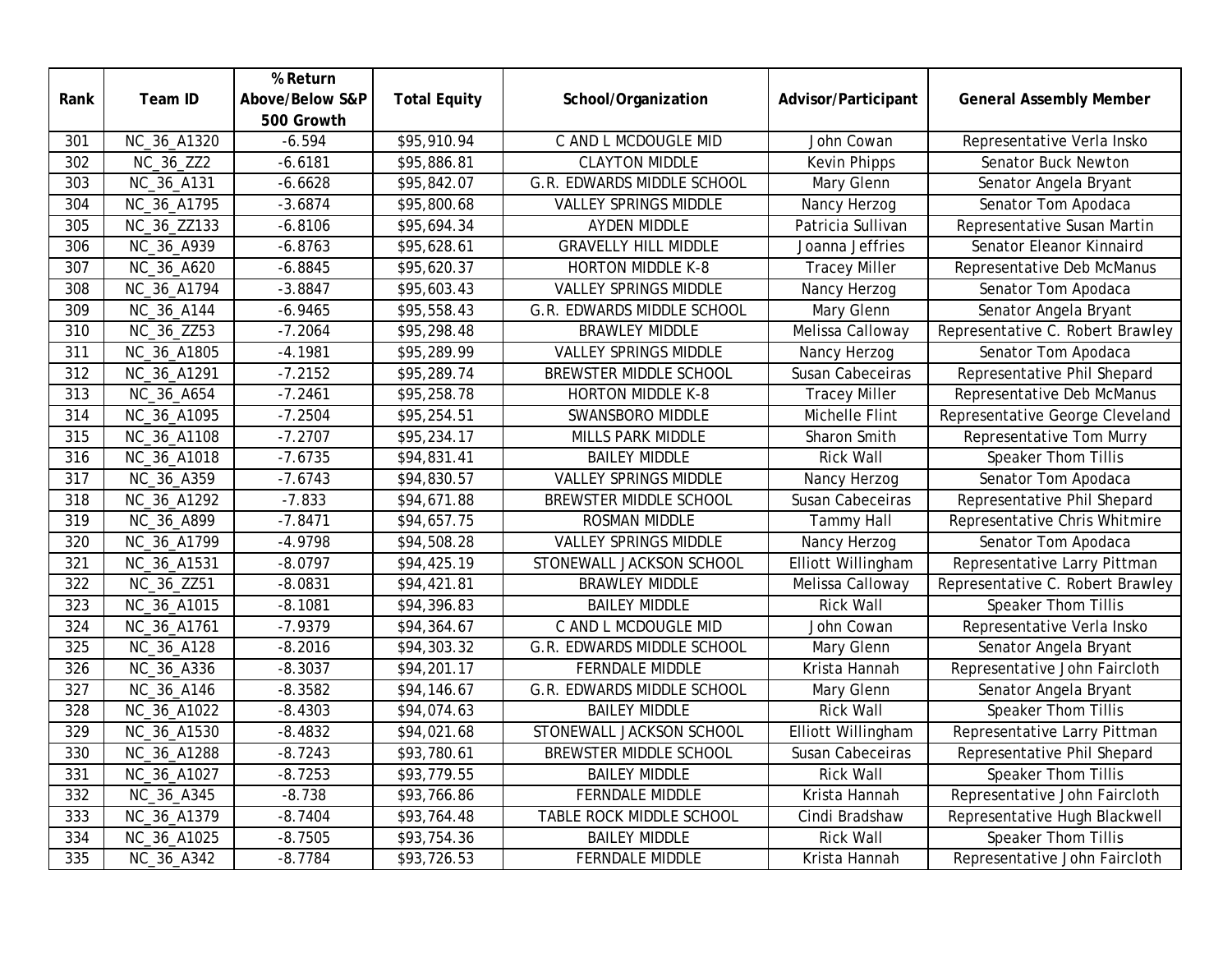|      |             | % Return        |                     |                              |                      |                                  |
|------|-------------|-----------------|---------------------|------------------------------|----------------------|----------------------------------|
| Rank | Team ID     | Above/Below S&P | <b>Total Equity</b> | School/Organization          | Advisor/Participant  | <b>General Assembly Member</b>   |
|      |             | 500 Growth      |                     |                              |                      |                                  |
| 336  | NC_36_A335  | $-8.8576$       | \$93,647.30         | <b>FERNDALE MIDDLE</b>       | Krista Hannah        | Representative John Faircloth    |
| 337  | NC_36_A347  | $-8.8774$       | \$93,627.51         | <b>FERNDALE MIDDLE</b>       | Krista Hannah        | Representative John Faircloth    |
| 338  | NC_36_A622  | $-9.1334$       | \$93,371.52         | <b>HORTON MIDDLE K-8</b>     | <b>Tracey Miller</b> | Representative Deb McManus       |
| 339  | NC_36_A927  | $-9.1716$       | \$93,333.29         | <b>GRAVELLY HILL MIDDLE</b>  | Joanna Jeffries      | Senator Eleanor Kinnaird         |
| 340  | NC_36_A799  | $-9.2095$       | \$93,295.39         | FIRST FLIGHT MIDDLE K-8      | Debbie Walker        | Representative Paul Tine         |
| 341  | NC_36_A931  | $-9.2678$       | \$93,237.12         | <b>GRAVELLY HILL MIDDLE</b>  | Joanna Jeffries      | Senator Eleanor Kinnaird         |
| 342  | NC_36_A1798 | $-6.2941$       | \$93,194.00         | <b>VALLEY SPRINGS MIDDLE</b> | Nancy Herzog         | Senator Tom Apodaca              |
| 343  | NC_36_A1088 | $-9.3502$       | \$93,154.73         | SWANSBORO MIDDLE             | Michelle Flint       | Representative George Cleveland  |
| 344  | NC_36_ZZ4   | $-9.4975$       | \$93,007.41         | <b>CLAYTON MIDDLE</b>        | <b>Kevin Phipps</b>  | Senator Buck Newton              |
| 345  | NC_36_ZZ144 | $-9.5476$       | \$92,957.26         | THE MOUNTAIN COMMUNITY SCH   | Jennifer Hardin      | Representative Chuck McGrady     |
| 346  | NC_36_A271  | $-9.5862$       | \$92,918.71         | <b>CANE CREEK MIDDLE</b>     | Linda lovacchini     | Representative Nathan Ramsey     |
| 347  | NC_36_ZZ3   | $-9.5978$       | \$92,907.07         | <b>CLAYTON MIDDLE</b>        | Kevin Phipps         | Senator Buck Newton              |
| 348  | NC_36_A1797 | $-6.5928$       | \$92,895.28         | <b>VALLEY SPRINGS MIDDLE</b> | Nancy Herzog         | Senator Tom Apodaca              |
| 349  | NC_36_A1121 | $-9.6572$       | \$92,847.69         | SWANSBORO MIDDLE             | Michelle Flint       | Representative George Cleveland  |
| 350  | NC_36_ZZ0   | $-9.8673$       | \$92,637.59         | <b>CLAYTON MIDDLE</b>        | <b>Kevin Phipps</b>  | Senator Buck Newton              |
| 351  | NC_36_A340  | $-9.88$         | \$92,624.85         | <b>FERNDALE MIDDLE</b>       | Krista Hannah        | Representative John Faircloth    |
| 352  | NC_36_A815  | $-9.9476$       | \$92,557.25         | FIRST FLIGHT MIDDLE K-8      | Debbie Walker        | Representative Paul Tine         |
| 353  | NC_36_A803  | $-9.9826$       | \$92,522.28         | FIRST FLIGHT MIDDLE K-8      | Debbie Walker        | Representative Paul Tine         |
| 354  | NC_36_A810  | $-10.0794$      | \$92,425.50         | FIRST FLIGHT MIDDLE K-8      | Debbie Walker        | Representative Paul Tine         |
| 355  | NC_36_A219  | $-10.088$       | \$92,416.85         | <b>LEESVILLE ROAD MIDDLE</b> | Linda Graybeal       | Representative Neal Hunt         |
| 356  | NC_36_A281  | $-10.1652$      | \$92,339.72         | <b>CANE CREEK MIDDLE</b>     | Linda lovacchini     | Representative Nathan Ramsey     |
| 357  | NC_36_A127  | $-10.3738$      | \$92,131.07         | G.R. EDWARDS MIDDLE SCHOOL   | Mary Glenn           | Senator Angela Bryant            |
| 358  | NC_36_A1087 | $-10.3862$      | \$92,118.66         | SWANSBORO MIDDLE             | Michelle Flint       | Representative George Cleveland  |
| 359  | NC_36_ZZ54  | $-10.7674$      | \$91,737.47         | <b>BRAWLEY MIDDLE</b>        | Melissa Calloway     | Representative Deb McManus       |
| 360  | NC_36_A645  | $-10.9936$      | \$91,511.27         | <b>HORTON MIDDLE K-8</b>     | <b>Tracey Miller</b> | Representative Deb McManus       |
| 361  | NC_36_A1703 | $-11.0653$      | \$91,439.55         | <b>BRAWLEY MIDDLE</b>        | Melissa Calloway     | Representative C. Robert Brawley |
| 362  | NC_36_A1010 | $-11.8407$      | \$90,664.16         | <b>BAILEY MIDDLE</b>         | <b>Rick Wall</b>     | Speaker Thom Tillis              |
| 363  | NC_36_A1537 | $-11.9471$      | \$90,557.76         | STONEWALL JACKSON SCHOOL     | Elliott Willingham   | Representative Larry Pittman     |
| 364  | NC_36_A215  | $-12.0786$      | \$90,426.28         | LEESVILLE ROAD MIDDLE        | Linda Graybeal       | Representative Neal Hunt         |
| 365  | NC_36_A1532 | $-12.2175$      | \$90,287.37         | STONEWALL JACKSON SCHOOL     | Elliott Willingham   | Representative Larry Pittman     |
| 366  | NC_36_A801  | $-12.2477$      | \$90,257.17         | FIRST FLIGHT MIDDLE K-8      | Debbie Walker        | Representative Paul Tine         |
| 367  | NC_36_A876  | $-12.801$       | \$89,703.89         | FIRST FLIGHT MIDDLE          | Amy Redford          | Senator Bill Cook                |
| 368  | NC_36_A1536 | $-12.8641$      | \$89,640.84         | STONEWALL JACKSON SCHOOL     | Elliott Willingham   | Representative Larry Pittman     |
| 369  | NC_36_A143  | $-13.2455$      | \$89,259.40         | G.R. EDWARDS MIDDLE SCHOOL   | Mary Glenn           | Senator Angela Bryant            |
| 370  | NC_36_ZZ55  | $-14.07$        | \$88,434.89         | <b>BRAWLEY MIDDLE</b>        | Melissa Calloway     | Representative C. Robert Brawley |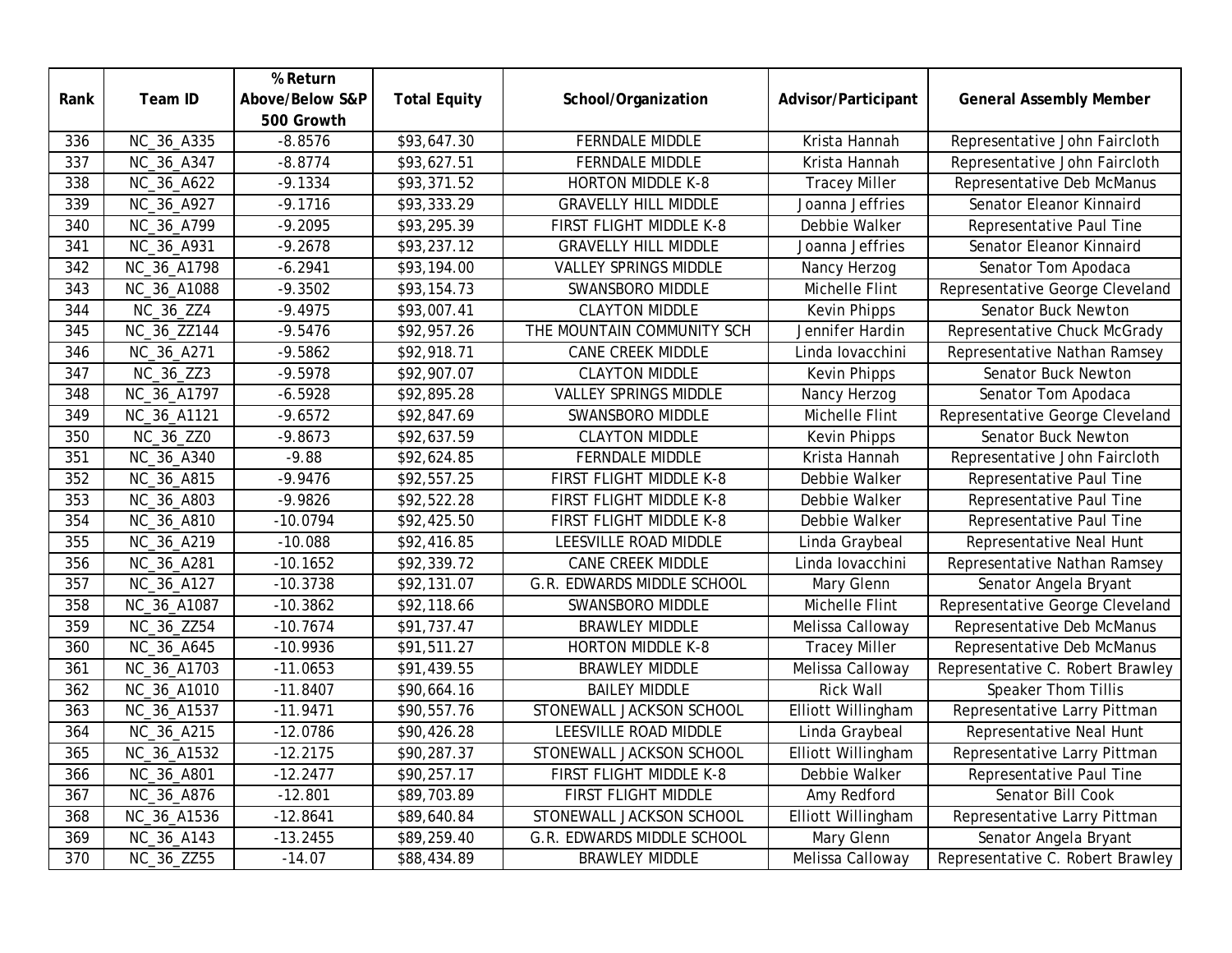|                    |                | % Return        |                     |                              |                     |                                   |  |
|--------------------|----------------|-----------------|---------------------|------------------------------|---------------------|-----------------------------------|--|
| Rank               | Team ID        | Above/Below S&P | <b>Total Equity</b> | School/Organization          | Advisor/Participant | <b>General Assembly Member</b>    |  |
|                    |                | 500 Growth      |                     |                              |                     |                                   |  |
| 371                | NC_36_A1300    | $-15.3289$      | \$87,175.96         | BREWSTER MIDDLE SCHOOL       | Susan Cabeceiras    | Representative Phil Shepard       |  |
| $\overline{372}$   | NC_36_A1803    | $-12.6471$      | \$86,841.04         | <b>VALLEY SPRINGS MIDDLE</b> | Nancy Herzog        | Senator Tom Apodaca               |  |
| 373                | NC_36_ZZ56     | $-16.0341$      | \$86,470.82         | <b>BRAWLEY MIDDLE</b>        | Melissa Calloway    | Representative C. Robert Brawley  |  |
| 374                | NC_36_A1539    | $-17.3059$      | \$85,198.95         | STONEWALL JACKSON SCHOOL     | Elliott Willingham  | Representative Larry Pittman      |  |
| 375                | NC_36_A1021    | $-55.6723$      | \$46,832.56         | <b>BAILEY MIDDLE</b>         | <b>Rick Wall</b>    | <b>Speaker Thom Tillis</b>        |  |
| <b>High School</b> |                |                 |                     |                              |                     |                                   |  |
| 1                  | NC_36_A674     | 7.1926          | \$109,697.59        | EASTERN RANDOLPH HIGH        | Robert Moore        | Representative Allen McNeill      |  |
| $\overline{2}$     | NC_36_A666     | 6.0881          | \$108,593.11        | EASTERN RANDOLPH HIGH        | <b>Robert Moore</b> | Representative Allen McNeill      |  |
| 3                  | NC_36_A1511    | 5.9766          | \$108,481.63        | <b>CLYDE A ERWIN HIGH</b>    | Mary Richards       | Representative Tim Moffit         |  |
| $\overline{4}$     | NC_36_A672     | 5.6196          | \$108,124.56        | EASTERN RANDOLPH HIGH        | <b>Robert Moore</b> | Representative Allen McNeill      |  |
| 5                  | NC_36_A668     | 5.507           | \$108,011.97        | EASTERN RANDOLPH HIGH        | Robert Moore        | Representative Allen McNeill      |  |
| 6                  | NC_36_A758     | 5.1323          | \$107,637.31        | J F WEBB HIGH                | Andrew Swanner      | Representative Nathan Bakersville |  |
| $\overline{7}$     | NC_36_A524     | 4.4154          | \$106,920.35        | LEESVILLE ROAD HIGH          | <b>Holly Laird</b>  | Representative Marilyn Avila      |  |
| 8                  | NC_36_A1512    | 4.1953          | \$106,700.30        | <b>CLYDE A ERWIN HIGH</b>    | Mary Richards       | Representative Tim Moffit         |  |
| 9                  | NC_36_A911     | 4.0691          | \$106,574.13        | <b>ROSMAN HIGH</b>           | <b>Tammy Hall</b>   | Representative Chris Whitmire     |  |
| $\overline{10}$    | NC_36_A520     | 3.8453          | \$106,350.30        | LEESVILLE ROAD HIGH          | <b>Holly Laird</b>  | Representative Marilyn Avila      |  |
| 11                 | NC_36_A760     | 3.3063          | \$105,811.27        | J F WEBB HIGH                | Andrew Swanner      | Representative Nathan Bakersville |  |
| 12                 | NC_36_A259     | 2.8271          | \$105,332.14        | <b>HICKORY HIGH SCHOOL</b>   | Sandra Horyza       | Representative Andy Wells         |  |
| 13                 | NC_36_A258     | 2.4696          | \$104,974.62        | <b>HICKORY HIGH SCHOOL</b>   | Sandra Horyza       | Representative Andy Wells         |  |
| 14                 | NC_36_A912     | 1.7002          | \$104,205.19        | <b>ROSMAN HIGH</b>           | <b>Tammy Hall</b>   | Representative Chris Whitmire     |  |
| $\overline{15}$    | NC_36_A661     | 1.5166          | \$104,021.57        | EASTERN RANDOLPH HIGH        | Robert Moore        | Representative Allen McNeill      |  |
| $\overline{16}$    | NC_36_A1642    | 1.3575          | \$103,862.48        | <b>HILLSIDE HIGH</b>         | Darian Harris       | Representative Larry Hall         |  |
| 17                 | NC_36_A1638    | 1.1044          | \$103,609.36        | <b>HILLSIDE HIGH</b>         | Darian Harris       | Representative Larry Hall         |  |
| 18                 | NC_36_A675     | 0.8551          | \$103,360.09        | EASTERN RANDOLPH HIGH        | Robert Moore        | Representative Allen McNeill      |  |
| 19                 | NC_36_A1664    | 0.7827          | \$103,287.73        | ROXBORO COMMUNITY            | Karen Trickey       | Senator Mike Woodard              |  |
| 20                 | NC_36_A1525    | 0.5275          | \$103,032.54        | <b>EASTERN ALAMANCE HIGH</b> | Stephen Smith       | Representative Stephen Ross       |  |
| 21                 | NC_36_A62      | 0.4293          | \$102,934.32        | J F WEBB HIGH                | Joe Gibbs           | Senator Floyd McKissick           |  |
| 22                 | NC_36_FACULTY1 | 0.3066          | \$102,609.29        | CAMP LEJEUNE HIGH SCHOOL     | Patricia Robblee    | Senator Harry Brown               |  |
| $\overline{23}$    | NC_36_A759     | 0.0812          | \$102,586.24        | J F WEBB HIGH                | Andrew Swanner      | Representative Nathan Bakersville |  |
| 24                 | NC_36_A663     | 0.0069          | \$102,511.87        | EASTERN RANDOLPH HIGH        | Robert Moore        | Representative Allen McNeill      |  |
| $\overline{25}$    | NC_36_A756     | $-0.0811$       | \$102,423.75        | J F WEBB HIGH                | Andrew Swanner      | Representative Nathan Bakersville |  |
| 26                 | NC_36_A536     | $-0.0856$       | \$102,419.32        | LEESVILLE ROAD HIGH          | <b>Holly Laird</b>  | Representative Marilyn Avila      |  |
| 27                 | NC_36_A535     | $-0.2923$       | \$102,212.57        | LEESVILLE ROAD HIGH          | <b>Holly Laird</b>  | Representative Marilyn Avila      |  |
| 28                 | NC_36_A1509    | $-0.3101$       | \$102,194.83        | <b>CLYDE A ERWIN HIGH</b>    | Mary Richards       | Representative Tim Moffit         |  |
| 29                 | NC_36_ZZ180    | $-0.5591$       | \$101,945.79        | ROXBORO COMMUNITY            | Karen Trickey       | Senator Mike Woodard              |  |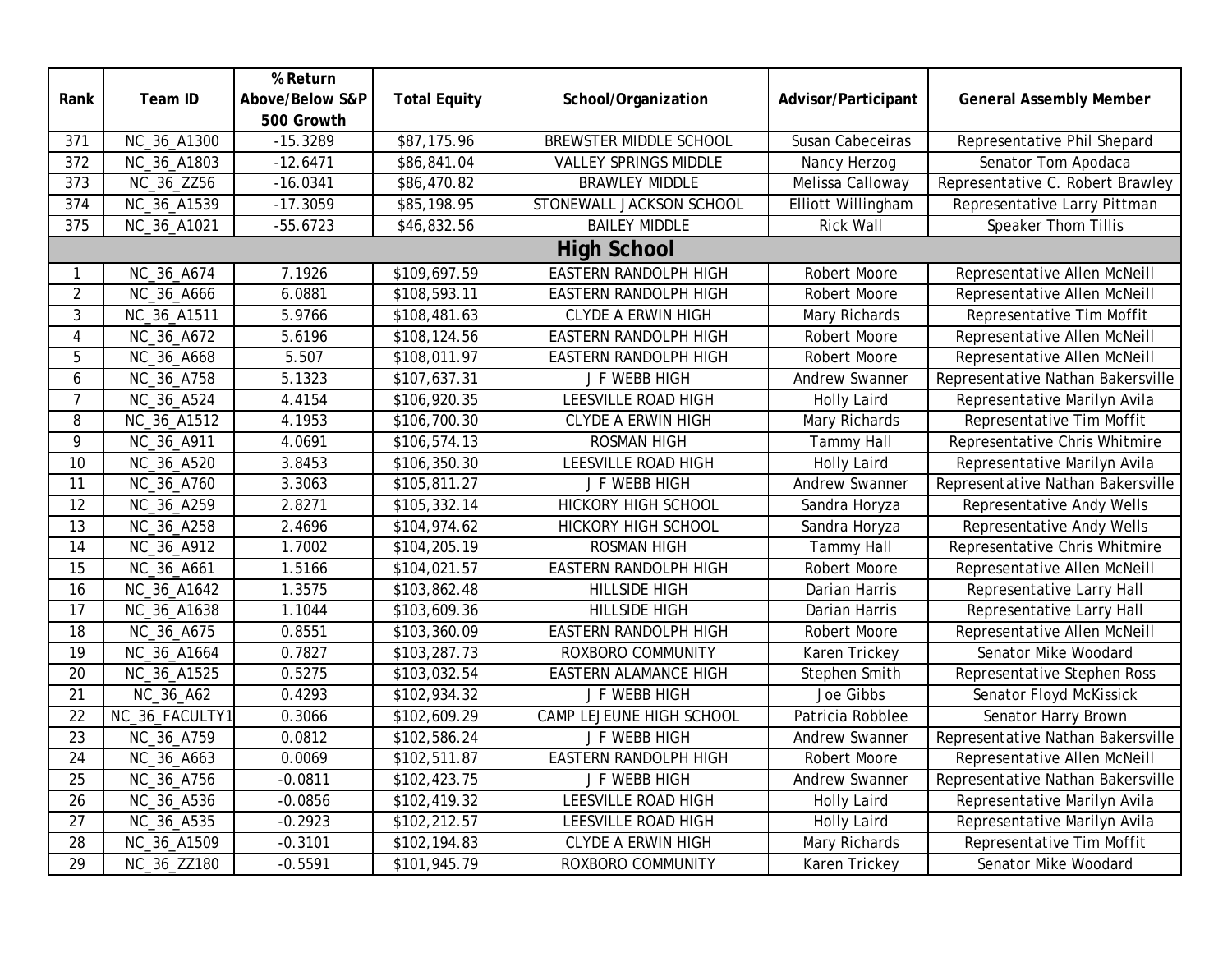|      |             | % Return        |                     |                              |                       |                                   |
|------|-------------|-----------------|---------------------|------------------------------|-----------------------|-----------------------------------|
| Rank | Team ID     | Above/Below S&P | <b>Total Equity</b> | School/Organization          | Advisor/Participant   | <b>General Assembly Member</b>    |
|      |             | 500 Growth      |                     |                              |                       |                                   |
| 30   | NC_36_A1661 | $-0.6267$       | \$101,878.18        | ROXBORO COMMUNITY            | Karen Trickey         | Senator Mike Woodard              |
| 31   | NC_36_A660  | $-0.7928$       | \$101,712.09        | EASTERN RANDOLPH HIGH        | <b>Robert Moore</b>   | Representative Allen McNeill      |
| 32   | NC_36_A533  | $-0.9808$       | \$101,524.14        | LEESVILLE ROAD HIGH          | <b>Holly Laird</b>    | Representative Marilyn Avila      |
| 33   | NC_36_A985  | $-0.9977$       | \$101,507.16        | <b>ASHEVILLE HIGH</b>        | <b>Bill Van Cleve</b> | Representative Susan Fisher       |
| 34   | NC_36_A984  | $-1.0561$       | \$101,448.76        | <b>ASHEVILLE HIGH</b>        | <b>Bill Van Cleve</b> | Representative Susan Fisher       |
| 35   | NC_36_A757  | $-1.1617$       | \$101,343.15        | J F WEBB HIGH                | Andrew Swanner        | Representative Nathan Bakersville |
| 36   | NC_36_A1060 | $-1.2132$       | \$101,291.74        | NORTH IREDELL HIGH           | James Wells           | Senator Andrew Brock              |
| 37   | NC_36_A986  | $-1.2146$       | \$101,290.31        | <b>ASHEVILLE HIGH</b>        | <b>Bill Van Cleve</b> | Representative Susan Fisher       |
| 38   | NC_36_A1660 | $-1.2471$       | \$101,257.75        | ROXBORO COMMUNITY            | Karen Trickey         | Senator Mike Woodard              |
| 39   | NC_36_A1526 | $-1.2831$       | \$101,221.77        | <b>EASTERN ALAMANCE HIGH</b> | Stephen Smith         | Representative Stephen Ross       |
| 40   | NC_36_A1649 | $-1.2908$       | \$101,214.08        | <b>HILLSIDE HIGH</b>         | Darian Harris         | Representative Larry Hall         |
| 41   | NC_36_ZZ600 | $-1.3161$       | \$101,188.79        | WALTER M WILLIAMS HIGH       | Dana Herman           | Senator Rick Gunn                 |
| 42   | NC_36_ZZ742 | $-1.2561$       | \$101,113.84        | CAMP LEJEUNE HIGH SCHOOL     | Patricia Robblee      | Senator Harry Brown               |
| 43   | NC_36_ZZ603 | $-1.4765$       | \$101,028.39        | WALTER M WILLIAMS HIGH       | Dana Herman           | Senator Rick Gunn                 |
| 44   | NC_36_A1513 | $-1.4966$       | \$101,008.26        | <b>CLYDE A ERWIN HIGH</b>    | Mary Richardw         | Representative Tim Moffit         |
| 45   | NC_36_A761  | $-1.6105$       | \$100,894.38        | J F WEBB HIGH                | Andrew Swanner        | Representative Nathan Bakersville |
| 46   | NC_36_A753  | $-1.6285$       | \$100,876.35        | J F WEBB HIGH                | Andrew Swanner        | Representative Nathan Bakersville |
| 47   | NC_36_A1056 | $-1.6359$       | \$100,868.97        | NORTH IREDELL HIGH           | James Wells           | Senator Andrew Brock              |
| 48   | NC_36_A988  | $-1.6364$       | \$100,868.52        | <b>ASHEVILLE HIGH</b>        | <b>Bill Van Cleve</b> | Representative Susan Fisher       |
| 49   | NC_36_A1653 | $-1.6842$       | \$100,820.70        | <b>HILLSIDE HIGH</b>         | Darian Harris         | Representative Larry Hall         |
| 50   | NC_36_A1652 | $-1.6948$       | \$100,810.06        | <b>HILLSIDE HIGH</b>         | Darian Harris         | Representative Larry Hall         |
| 51   | NC_36_A961  | $-1.7005$       | \$100,804.42        | NORTHWEST HIGH               | Patsy Mercer          | Representative Michael Wray       |
| 52   | NC_36_A518  | $-1.7573$       | \$100,747.57        | LEESVILLE ROAD HIGH          | <b>Holly Laird</b>    | Representative Marilyn Avila      |
| 53   | NC_36_A1647 | $-1.7592$       | \$100,745.68        | <b>HILLSIDE HIGH</b>         | Darian Harris         | Representative Larry Hall         |
| 54   | NC_36_A1000 | $-1.7703$       | \$100,734.63        | <b>ASHEVILLE HIGH</b>        | <b>Bill Van Cleve</b> | Representative Susan Fisher       |
| 55   | NC_36_A999  | $-1.781$        | \$100,723.87        | ASHEVILLE HIGH               | <b>Bill Van Cleve</b> | Representative Susan Fisher       |
| 56   | NC_36_A913  | $-1.8021$       | \$100,702.82        | <b>ROSMAN HIGH</b>           | <b>Tammy Hall</b>     | Representative Chris Whitmire     |
| 57   | NC_36_A1640 | $-1.8142$       | \$100,690.73        | <b>HILLSIDE HIGH</b>         | Darian Harris         | Representative Larry Hall         |
| 58   | NC_36_A1644 | $-1.8298$       | \$100,675.14        | <b>HILLSIDE HIGH</b>         | Darian Harris         | Representative Larry Hall         |
| 59   | NC_36_A982  | $-1.8333$       | \$100,671.61        | <b>ASHEVILLE HIGH</b>        | <b>Bill Van Cleve</b> | Representative Susan Fisher       |
| 60   | NC_36_A659  | $-1.8421$       | \$100,662.79        | EASTERN RANDOLPH HIGH        | Robert Moore          | Representative Allen McNeill      |
| 61   | NC_36_A1651 | $-1.9299$       | \$100,574.97        | <b>HILLSIDE HIGH</b>         | Darian Harris         | Representative Larry Hall         |
| 62   | NC_36_A1054 | $-1.9415$       | \$100,563.38        | NORTH IREDELL HIGH           | James Wells           | Senator Andrew Brock              |
| 63   | NC_36_A1001 | $-1.9522$       | \$100,552.66        | <b>ASHEVILLE HIGH</b>        | <b>Bill Van Cleve</b> | Representative Susan Fisher       |
| 64   | NC_36_A529  | $-1.9605$       | \$100,544.35        | LEESVILLE ROAD HIGH          | <b>Holly Laird</b>    | Representative Marilyn Avila      |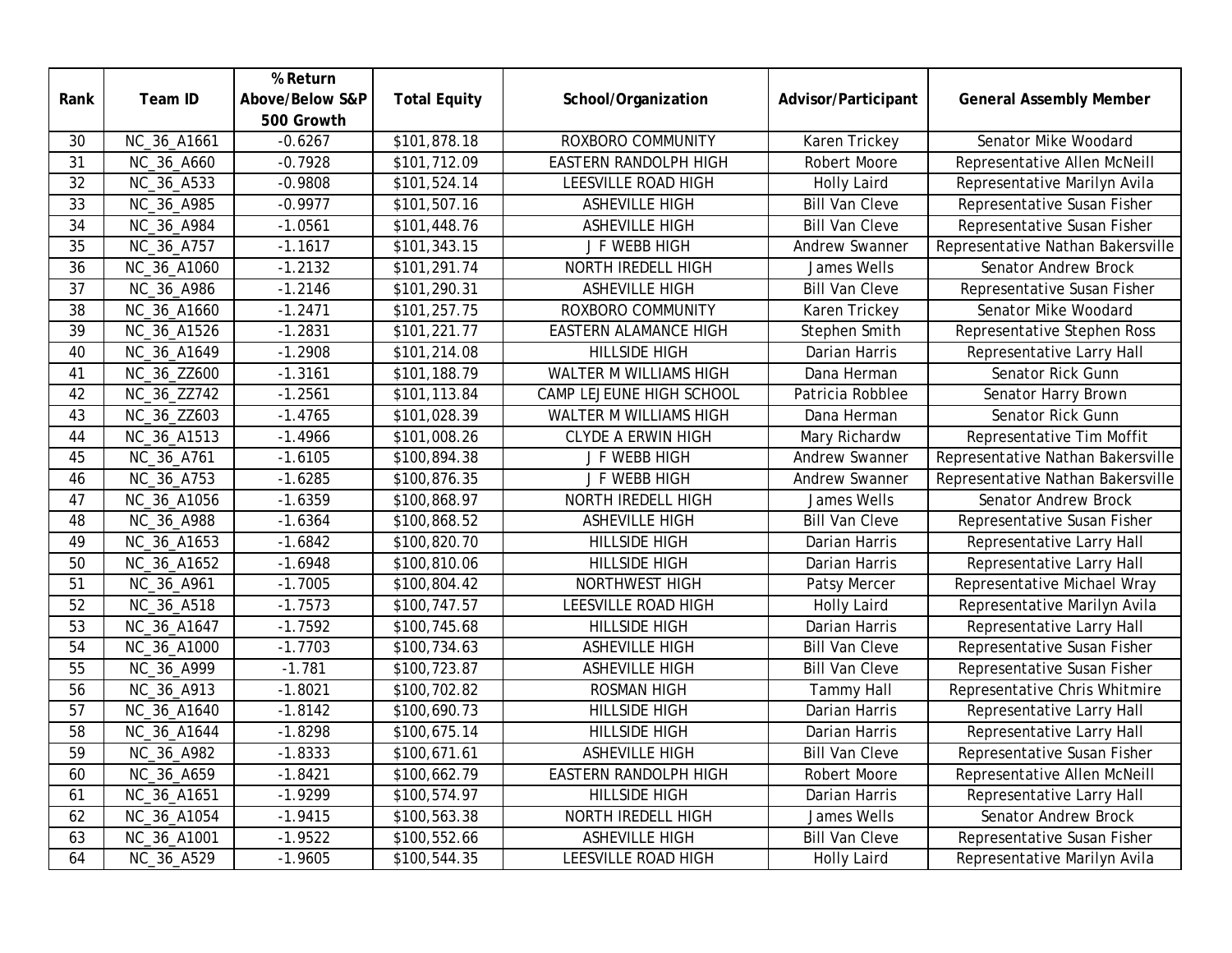|                 |             | % Return        |                     |                              |                       |                                   |
|-----------------|-------------|-----------------|---------------------|------------------------------|-----------------------|-----------------------------------|
| Rank            | Team ID     | Above/Below S&P | <b>Total Equity</b> | School/Organization          | Advisor/Participant   | <b>General Assembly Member</b>    |
|                 |             | 500 Growth      |                     |                              |                       |                                   |
| 65              | NC_36_A1510 | $-1.9672$       | \$100,537.66        | <b>CLYDE A ERWIN HIGH</b>    | Mary Richards         | Representative Tim Moffit         |
| 66              | NC_36_A667  | $-1.9761$       | \$100,528.82        | <b>EASTERN RANDOLPH HIGH</b> | Robert Moore          | Representative Allen McNeill      |
| 67              | NC_36_A253  | $-2.0107$       | \$100,494.22        | <b>HICKORY HIGH SCHOOL</b>   | Sandra Horyza         | Representative Andy Wells         |
| 68              | NC_36_A1659 | $-2.0283$       | \$100,476.62        | ROXBORO COMMUNITY            | Karen Trickey         | Senator Mike Woodard              |
| 69              | NC_36_A766  | $-2.0894$       | \$100,415.46        | <b>JF WEBB HIGH</b>          | Andrew Swanner        | Representative Nathan Bakersville |
| 70              | NC_36_A671  | $-2.1128$       | \$100,392.07        | EASTERN RANDOLPH HIGH        | <b>Robert Moore</b>   | Representative Allen McNeill      |
| 71              | NC_36_A1662 | $-2.1179$       | \$100,386.95        | ROXBORO COMMUNITY            | Karen Trickey         | Senator Mike Woodard              |
| 72              | NC_36_A1639 | $-2.2169$       | \$100,287.98        | <b>HILLSIDE HIGH</b>         | Darian Harris         | Representative Larry Hall         |
| $\overline{73}$ | NC_36_A1058 | $-2.2488$       | \$100,256.07        | NORTH IREDELL HIGH           | James Wells           | Senator Andrew Brock              |
| 74              | NC_36_A998  | $-2.2563$       | \$100,248.60        | <b>ASHEVILLE HIGH</b>        | <b>Bill Van Cleve</b> | Representative Susan Fisher       |
| 75              | NC_36_A1527 | $-2.2569$       | \$100,248.02        | <b>EASTERN ALAMANCE HIGH</b> | Stephen Smith         | Representative Stephen Ross       |
| 76              | NC_36_A1524 | $-2.2692$       | \$100,235.67        | EASTERN ALAMANCE HIGH        | Stephen Smith         | Representative Stephen Ross       |
| 77              | NC_36_ZZ740 | $-2.1344$       | \$100,235.50        | CAMP LEJEUNE HIGH SCHOOL     | Patricia Robblee      | Senator Harry Brown               |
| 78              | NC_36_A914  | $-2.3095$       | \$100,195.36        | <b>ROSMAN HIGH</b>           | <b>Tammy Hall</b>     | Representative Chris Whitmire     |
| 79              | NC_36_A1447 | $-2.3382$       | \$100,166.73        | <b>CREST HIGH SCHOOL</b>     | Robin Kiser           | Representative Tim Moore          |
| $\overline{80}$ | NC_36_A1643 | $-2.3468$       | \$100,158.14        | <b>HILLSIDE HIGH</b>         | Darian Harris         | Representative Larry Hall         |
| 81              | NC_36_ZZ738 | $-2.2321$       | \$100,137.81        | CAMP LEJEUNE HIGH SCHOOL     | Patricia Robblee      | Senator Harry Brown               |
| 82              | NC_36_A983  | $-2.3772$       | \$100,127.72        | <b>ASHEVILLE HIGH</b>        | <b>Bill Van Cleve</b> | Representative Susan Fisher       |
| 83              | NC_36_A987  | $-2.3908$       | \$100,114.13        | ASHEVILLE HIGH               | <b>Bill Van Cleve</b> | Representative Susan Fisher       |
| 84              | NC_36_A1641 | $-2.4132$       | \$100,091.73        | <b>HILLSIDE HIGH</b>         | Darian Harris         | Representative Larry Hall         |
| 85              | NC_36_A534  | $-2.4653$       | \$100,039.59        | LEESVILLE ROAD HIGH          | <b>Holly Laird</b>    | Representative Marilyn Avila      |
| 86              | NC_36_A995  | $-2.51$         | \$99,994.93         | <b>ASHEVILLE HIGH</b>        | <b>Bill Van Cleve</b> | Representative Susan Fisher       |
| $\overline{87}$ | NC_36_A673  | $-2.5521$       | \$99,952.77         | EASTERN RANDOLPH HIGH        | Robert Moore          | Representative Allen McNeill      |
| 88              | NC_36_A763  | $-2.5855$       | \$99,919.39         | J F WEBB HIGH                | Andrew Swanner        | Representative Nathan Bakersville |
| 89              | NC_36_A1448 | $-2.6095$       | \$99,895.42         | <b>CREST HIGH SCHOOL</b>     | Robin Kiser           | Representative Tim Moore          |
| 90              | NC_36_A993  | $-2.6305$       | \$99,874.41         | <b>ASHEVILLE HIGH</b>        | <b>Bill Van Cleve</b> | Representative Susan Fisher       |
| 91              | NC_36_A1446 | $-2.681$        | \$99,823.89         | <b>CREST HIGH SCHOOL</b>     | Robin Kiser           | Representative Tim Moore          |
| 92              | NC_36_A1668 | $-2.7352$       | \$99,769.65         | ROXBORO COMMUNITY            | Karen Trickey         | Senator Mike Woodard              |
| 93              | NC_36_A64   | $-2.744$        | \$99,760.89         | J F WEBB HIGH                | Joe Gibbs             | Senator Floyd McKissick           |
| 94              | NC_36_A989  | $-2.7602$       | \$99,744.74         | <b>ASHEVILLE HIGH</b>        | <b>Bill Van Cleve</b> | Representative Susan Fisher       |
| 95              | NC_36_A1059 | $-2.7757$       | \$99,729.18         | NORTH IREDELL HIGH           | James Wells           | Senator Andrew Brock              |
| 96              | NC_36_A996  | $-2.8813$       | \$99,623.58         | <b>ASHEVILLE HIGH</b>        | <b>Bill Van Cleve</b> | Representative Susan Fisher       |
| 97              | NC_36_A662  | $-2.8933$       | \$99,611.58         | EASTERN RANDOLPH HIGH        | Robert Moore          | Representative Allen McNeill      |
| 98              | NC_36_A1646 | $-2.9456$       | \$99,559.25         | <b>HILLSIDE HIGH</b>         | Darian Harris         | Representative Larry Hall         |
| 99              | NC_36_A251  | $-2.9887$       | \$99,516.16         | <b>HICKORY HIGH SCHOOL</b>   | Sandra Horyza         | Representative Allen McNeill      |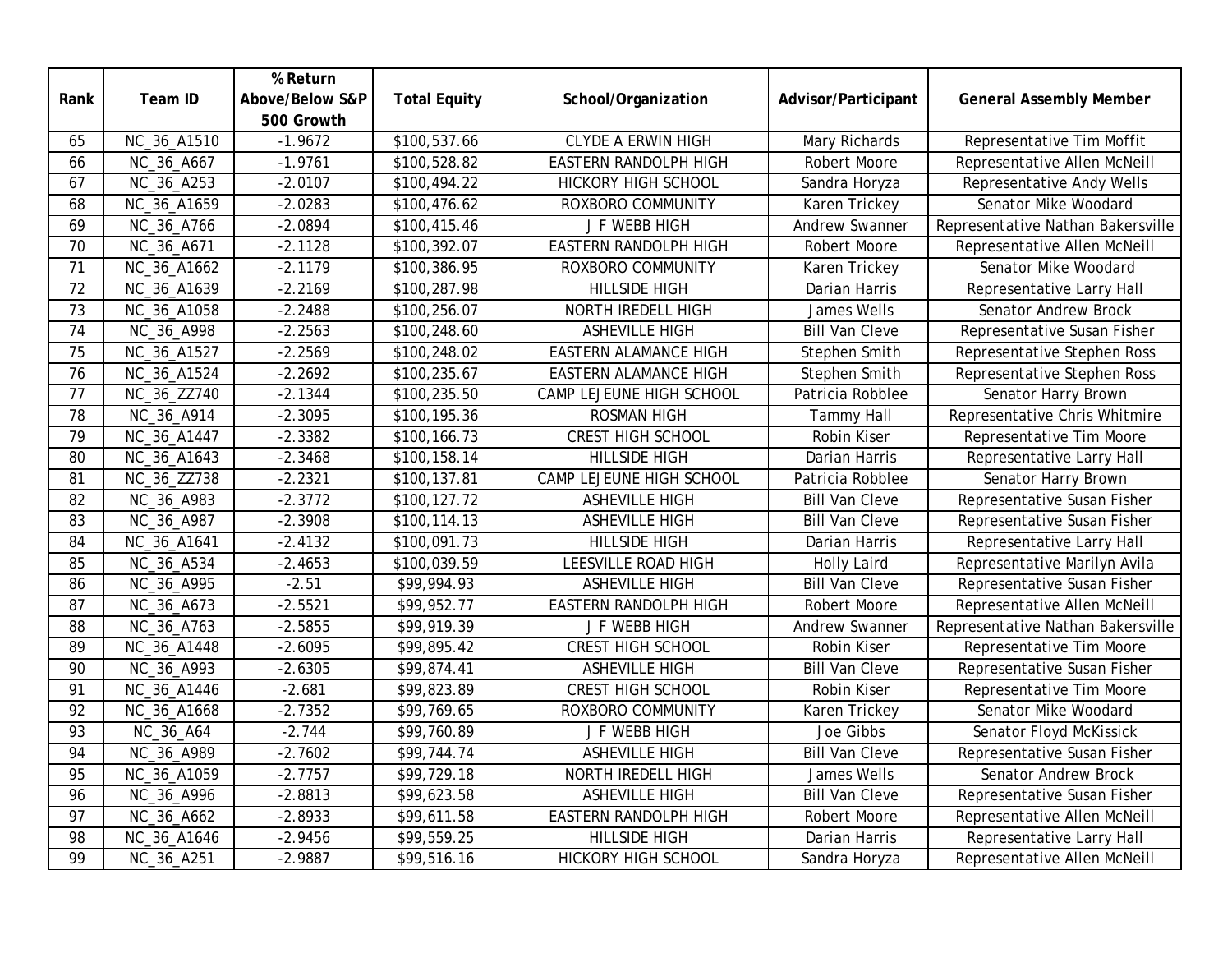|      |             | % Return        |                     |                              |                       |                                   |
|------|-------------|-----------------|---------------------|------------------------------|-----------------------|-----------------------------------|
| Rank | Team ID     | Above/Below S&P | <b>Total Equity</b> | School/Organization          | Advisor/Participant   | <b>General Assembly Member</b>    |
|      |             | 500 Growth      |                     |                              |                       |                                   |
| 100  | NC_36_A523  | $-3.1813$       | \$99,323.58         | <b>LEESVILLE ROAD HIGH</b>   | <b>Holly Laird</b>    | Representative Marilyn Avila      |
| 101  | NC_36_A522  | $-3.2522$       | \$99,252.69         | <b>LEESVILLE ROAD HIGH</b>   | <b>Holly Laird</b>    | Representative Marilyn Avila      |
| 102  | NC_36_A1055 | $-3.3146$       | \$99,190.27         | NORTH IREDELL HIGH           | James Wells           | Senator Andrew Brock              |
| 103  | NC_36_A991  | $-3.4643$       | \$99,040.62         | <b>ASHEVILLE HIGH</b>        | <b>Bill Van Cleve</b> | Representative Susan Fisher       |
| 104  | NC_36_ZZ741 | $-3.4074$       | \$98,962.57         | CAMP LEJEUNE HIGH SCHOOL     | Patricia Robblee      | Senator Harry Brown               |
| 105  | NC_36_ZZ179 | $-3.8244$       | \$98,680.54         | ROXBORO COMMUNITY            | Karen Trickey         | Senator Mike Woodard              |
| 106  | NC_36_A1057 | $-4.0839$       | \$98,420.96         | NORTH IREDELL HIGH           | James Wells           | Senator Andrew Brock              |
| 107  | NC_36_A261  | $-4.316$        | \$98,188.89         | <b>HICKORY HIGH SCHOOL</b>   | Sandra Horyza         | Representative Andy Wells         |
| 108  | NC_36_A250  | $-4.4321$       | \$98,072.76         | <b>HICKORY HIGH SCHOOL</b>   | Sandra Horyza         | Representative Andy Wells         |
| 109  | NC_36_A252  | $-4.5307$       | \$97,974.24         | <b>HICKORY HIGH SCHOOL</b>   | Sandra Horyza         | <b>Representative Andy Wells</b>  |
| 110  | NC_36_A1523 | $-4.6037$       | \$97,901.24         | <b>EASTERN ALAMANCE HIGH</b> | Stephen Smith         | Representative Stephen Ross       |
| 111  | NC_36_A1663 | $-4.6232$       | \$97,881.71         | ROXBORO COMMUNITY            | Karen Trickey         | Senator Mike Woodard              |
| 112  | NC_36_A992  | $-4.7489$       | \$97,755.95         | <b>ASHEVILLE HIGH</b>        | <b>Bill Van Cleve</b> | Representative Susan Fisher       |
| 113  | NC_36_A63   | $-4.8996$       | \$97,605.30         | J F WEBB HIGH                | Joe Gibbs             | Senator Floyd McKissick           |
| 114  | NC_36_A1529 | $-4.9666$       | \$97,538.31         | <b>EASTERN ALAMANCE HIGH</b> | Stephen Smith         | Representative Stephen Ross       |
| 115  | NC_36_ZZ182 | $-4.9986$       | \$97,506.28         | ROXBORO COMMUNITY            | Karen Trickey         | Senator Mike Woodard              |
| 116  | NC_36_A526  | $-5.0564$       | \$97,448.48         | LEESVILLE ROAD HIGH          | <b>Holly Laird</b>    | Representative Marilyn Avila      |
| 117  | NC_36_A1648 | $-5.1023$       | \$97,402.60         | <b>HILLSIDE HIGH</b>         | Darian Harris         | Representative Larry Hall         |
| 118  | NC_36_A1522 | $-5.1433$       | \$97,361.56         | <b>EASTERN ALAMANCE HIGH</b> | Stephen Smith         | Representative Stephen Ross       |
| 119  | NC_36_A754  | $-5.7884$       | \$96,716.48         | J F WEBB HIGH                | Andrew Swanner        | Representative Nathan Bakersville |
| 120  | NC_36_A525  | $-5.8063$       | \$96,698.58         | LEESVILLE ROAD HIGH          | <b>Holly Laird</b>    | Representative Marilyn Avila      |
| 121  | NC_36_A531  | $-6.0488$       | \$96,456.08         | LEESVILLE ROAD HIGH          | <b>Holly Laird</b>    | Representative Marilyn Avila      |
| 122  | NC_36_ZZ605 | $-6.1808$       | \$96,324.05         | WALTER M WILLIAMS HIGH       | Dana Herman           | Senator Rick Gunn                 |
| 123  | NC_36_ZZ604 | $-6.3214$       | \$96,183.54         | WALTER M WILLIAMS HIGH       | Dana Herman           | Senator Rick Gunn                 |
| 124  | NC_36_ZZ601 | $-6.3975$       | \$96,107.35         | WALTER M WILLIAMS HIGH       | Dana Herman           | Senator Rick Gunn                 |
| 125  | NC_36_A1666 | $-6.5066$       | \$95,998.25         | ROXBORO COMMUNITY            | Karen Trickey         | Senator Mike Woodard              |
| 126  | NC_36_A910  | $-6.5127$       | \$95,992.17         | <b>ROSMAN HIGH</b>           | <b>Tammy Hall</b>     | Representative Chris Whitmire     |
| 127  | NC_36_A1053 | $-6.5726$       | \$95,932.31         | NORTH IREDELL HIGH           | James Wells           | <b>Senator Andrew Brock</b>       |
| 128  | NC_36_A254  | $-6.6734$       | \$95,831.50         | HICKORY HIGH SCHOOL          | Sandra Horyza         | Representative Andy Wells         |
| 129  | NC_36_A519  | $-6.7176$       | \$95,787.27         | LEESVILLE ROAD HIGH          | <b>Holly Laird</b>    | Representative Marilyn Avila      |
| 130  | NC_36_A1665 | $-6.7808$       | \$95,724.14         | ROXBORO COMMUNITY            | Karen Trickey         | Senator Mike Woodard              |
| 131  | NC_36_A665  | $-6.7962$       | \$95,708.74         | EASTERN RANDOLPH HIGH        | Robert Moore          | Representative Allen McNeill      |
| 132  | NC_36_A521  | $-6.9189$       | \$95,586.00         | LEESVILLE ROAD HIGH          | <b>Holly Laird</b>    | Representative Marilyn Avila      |
| 133  | NC_36_A1528 | $-7.1637$       | \$95,341.17         | <b>EASTERN ALAMANCE HIGH</b> | Stephen Smith         | Representative Stephen Ross       |
| 134  | NC_36_A532  | $-7.8958$       | \$94,609.08         | <b>LEESVILLE ROAD HIGH</b>   | <b>Holly Laird</b>    | Representative Marilyn Avila      |